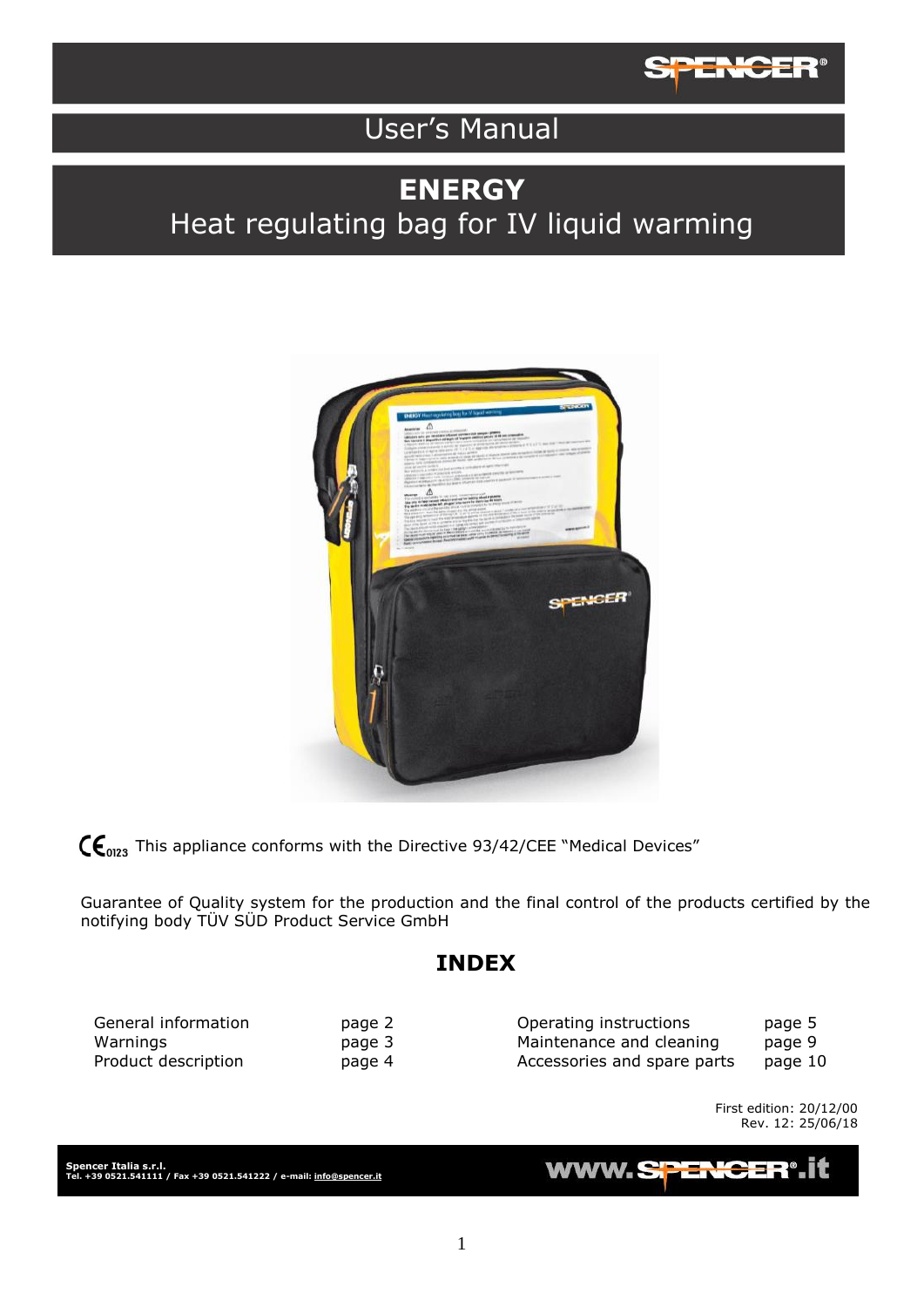### **1. GENERAL INFORMATION**

### **1.1 Aim and contents**

The aim of this manual is to supply all the information necessary so that the client, will not only attain adequate use of the appliance, he will also be capable of using the instrument in the most autonomous and secure way possible. This includes information regarding technical aspects, functioning, maintenance, spare parts and safety.

### **1.2 Conservation of the instruction manual**

The instruction and maintenance manual must be kept together with the product, for the whole life of the device, inside the specially provided container and above all, away from any substances or liquids which could compromise perfect legibility.

### **1.3 Symbols used**

| Symbol               | <b>Meaning</b>                                                                                                                                                                                                                                                                                                               |
|----------------------|------------------------------------------------------------------------------------------------------------------------------------------------------------------------------------------------------------------------------------------------------------------------------------------------------------------------------|
|                      | General or specific warnings                                                                                                                                                                                                                                                                                                 |
| $\mathbf{h}$         | See instructions for use                                                                                                                                                                                                                                                                                                     |
| <b>LOT</b>           | Lot number                                                                                                                                                                                                                                                                                                                   |
| <b>SN</b>            | Serial number                                                                                                                                                                                                                                                                                                                |
| REF                  | Product code                                                                                                                                                                                                                                                                                                                 |
| $\mathsf{CE}_{0123}$ | The product is compliant with the specifications of the Directive 93/42/CEE                                                                                                                                                                                                                                                  |
|                      | Information to the users in compliancy with comma 13 of the Italian<br>Legislative Decree n. 151 of 25 July 2005, "Fulfilment of the Directives 2002/95/CE,<br>2002/96/CE and 2003/108/CE, regarding Reduction of the use of dangerous substances<br>in electric and electronic equipments and the disposal of their wastes. |
|                      | Fuse                                                                                                                                                                                                                                                                                                                         |
| 12 V DC              | Rated voltage supplies                                                                                                                                                                                                                                                                                                       |
|                      | Isolation class II                                                                                                                                                                                                                                                                                                           |
|                      |                                                                                                                                                                                                                                                                                                                              |

### **1.4 Servicing request**

For any information regarding the correct interpretation of the instruction manual, the use, maintenance, installation and restore of the product, please contact the Spencer Customer Care Service tel. 0039 0521 541111, fax 0039 0521 541222, e-mail info@spencer.it or write to Spencer Italia S.r.l. – Via Provinciale, 12 - 43038 Sala Baganza (Parma) - ITALY. In order to facilitate the assistance service, please always indicate the lot number (LOT) shown on the label applied on the box or on the device.

### **1.5 Demolition**

**Information to the users in compliancy with comma 13 of the Italian Legislative Decree n. 151 of 25 July 2005, "Fulfilment of the Directives 2002/95/CE, 2002/96/CE and 2003/108/CE, regarding reduction of the use of dangerous substances in electric and electronic equipments and the disposal of their wastes".**

The crossed dustbin symbol applied on the product or on its packaging indicates that the item should be disposed of separately.

The correct disposal of the item when use has terminated, is defined and organised by the manufacturer. The end user, who has to proceed with disposal, must therefore contact the manufacturer and follow the system and procedures the manufacturer has organised for the separate collection, treatment and disposal at end-oflife.

The correct separate collection of the out of use device which will permit recycling, treatment and destruction in an ecologically friendly manner and will contribute to avoiding possible negative effects on the environment and for health while privileging the reuse and/or re-cycling of the collected waste components.

Please note that the owner will be subject to administrative sanctions in case of unauthorised disposal of the item.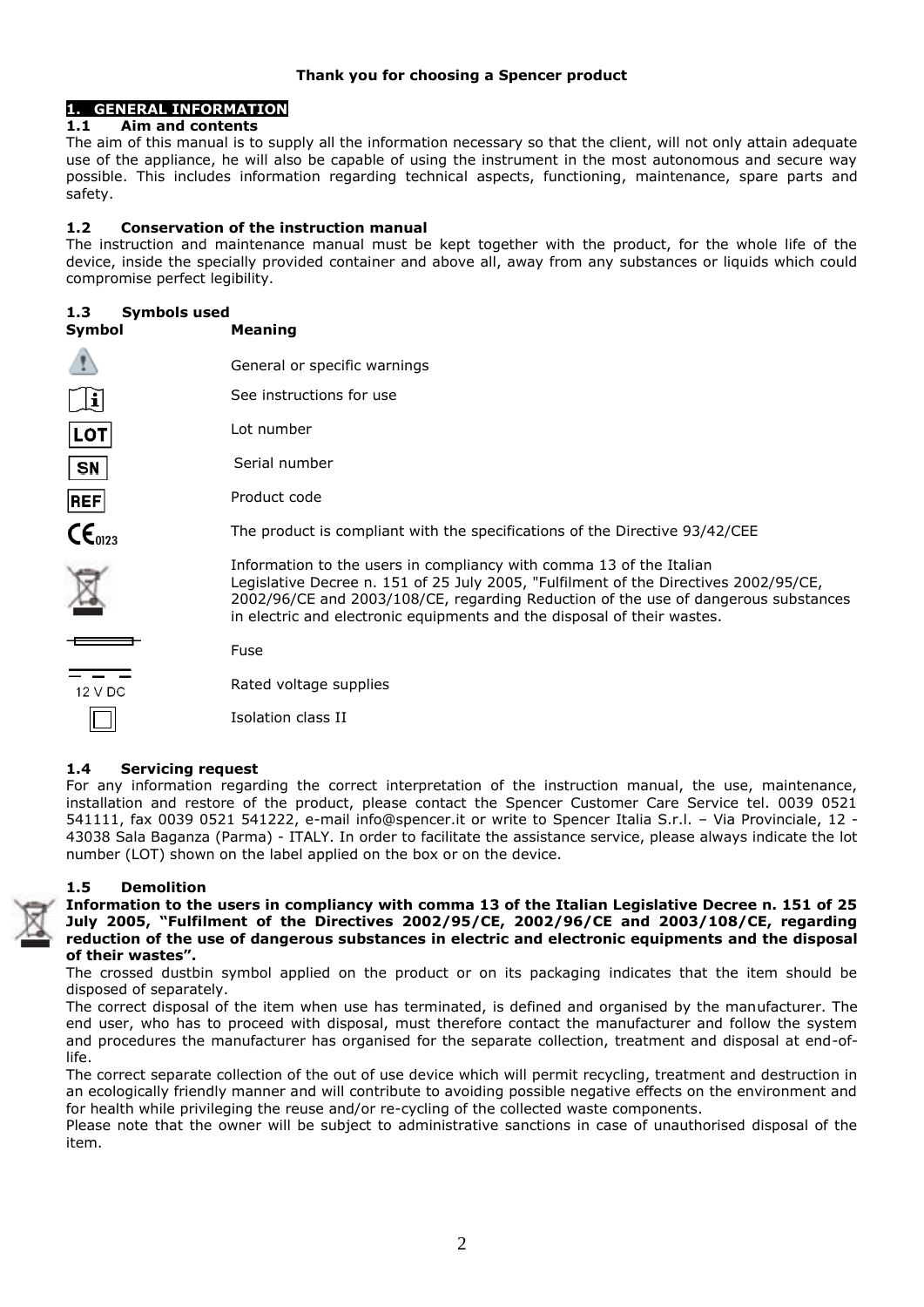### **1.6 Labelling**

Each device has got an identifying label, positioned on the device itself and/or on the box. This label includes information about the manufacturer, the product, the CE mark, the lot number (LOT) or the serial number (SN). It must never be removed or covered.

## **2. WARNINGS**

### **2.1 General warnings**

- The product must be used by trained personnel only, having attended specific training for this device and not for similar products.
- Training routines must be registered on a special register in which the names of those trained, of the trainers, date and place are indicated. This register which will certify the eligibility of the operators to use the Spencer device has to be kept for a period of 10 years after the disposal of the device itself. This register will be made available to the Competent Authorities and/or Manufacturer if requested.
- Spencer Italia S.r.l. is always at your disposal to plan trainings on products.
- Before carrying out any kind of operation on the appliance (training, installation, use), the operator must carefully read the enclosed instructions, paying particular attention to the correct safety precautions and to the procedures to be followed for installation and for correct use.
- If the instructions belong to another device and not the device received, inform the Manufacturer immediately and avoid use of the device.
- In the case of any doubts as to the correct interpretation of the instructions, please contact Spencer Italia S.r.l. for any necessary clarifications.
- Do not allow untrained persons to help during the use of the device, because they could cause damage to the patient or to themselves.
- Regularly check the appliance, carry out the prescribed maintenance and respect the average life span, as indicated by the manufacturer in this user's manual.
- Before each use of device the perfect operating state of the device must be checked as specified in the Instruction manual. If any damage or abnormalities which could in any way influence the correct functioning and the safety of the device, of the patient and or of the user are detected, the device must be immediately removed from service and the Manufacturer must be contacted.
- If any failure or incorrect functioning of the device is detected, it must be immediately substituted with a similar item so that the rescue procedures are guaranteed without any interruption.
- Use of the device in anyway other than described in this manual is forbidden.
- Do not alter or modify in any way the appliance; any such interference could cause malfunctions and injury to the patient and/or rescuer.
- The appliance must not in any way be tampered with (modification, adjustment, addition, replacement). In such cases all responsibility will be denied for any malfunctions or injuries caused by the appliance itself; moreover CE certification and product warranty will be considered void.
- Those who modify or have modified, prepare or have prepared medical appliances in such a way that they no longer serve the purpose for which they were intended, or no longer supply the intended service, must satisfy the valid conditions for the introduction onto the market.
- Handle with care.
- Ensure that all the necessary precautions are taken in order to avoid the hazards that can arise as the result of contact with blood or body fluids.
- Register and store with these instructions: lot number, place and date of purchase, first date of use, date of checks, name of users, any comments.
- When the device is being used, the assistance of qualified staff must be guaranteed.
- Do not store the device underneath any heavy objects which could cause structural damage.
- Store in a cool, dry, dark place and do not expose to direct sun.
- Store and transport device in its original packaging.
- The device not be exposed to or come into contact with any source of combustion or inflammable agents.
- Position and adjust the device taking care not to cause any obstruction to rescuers and or any other rescue equipment.
- Attention: laboratory testing, post production tests, instruction manuals cannot always consider every possible scenario for use. This means that in some cases the performance of the product could be notable different from results to date obtained. Instructions are continually being updated and are under tight surveillance of fully qualified staffs with adequate technical formation.
- With reference to the D. Lgs. 24th February 1997, n. 46 emended by D. Lgs. 25/01/2010, n. 37 -Acknowledgement of Directive 93/42/CEE and 2007/47/CE, we remind both public and private operators that they are obliged to report any accident that involves any medical device to the Ministry of Health and to the Manufacture as specified and within time given by the European regulations.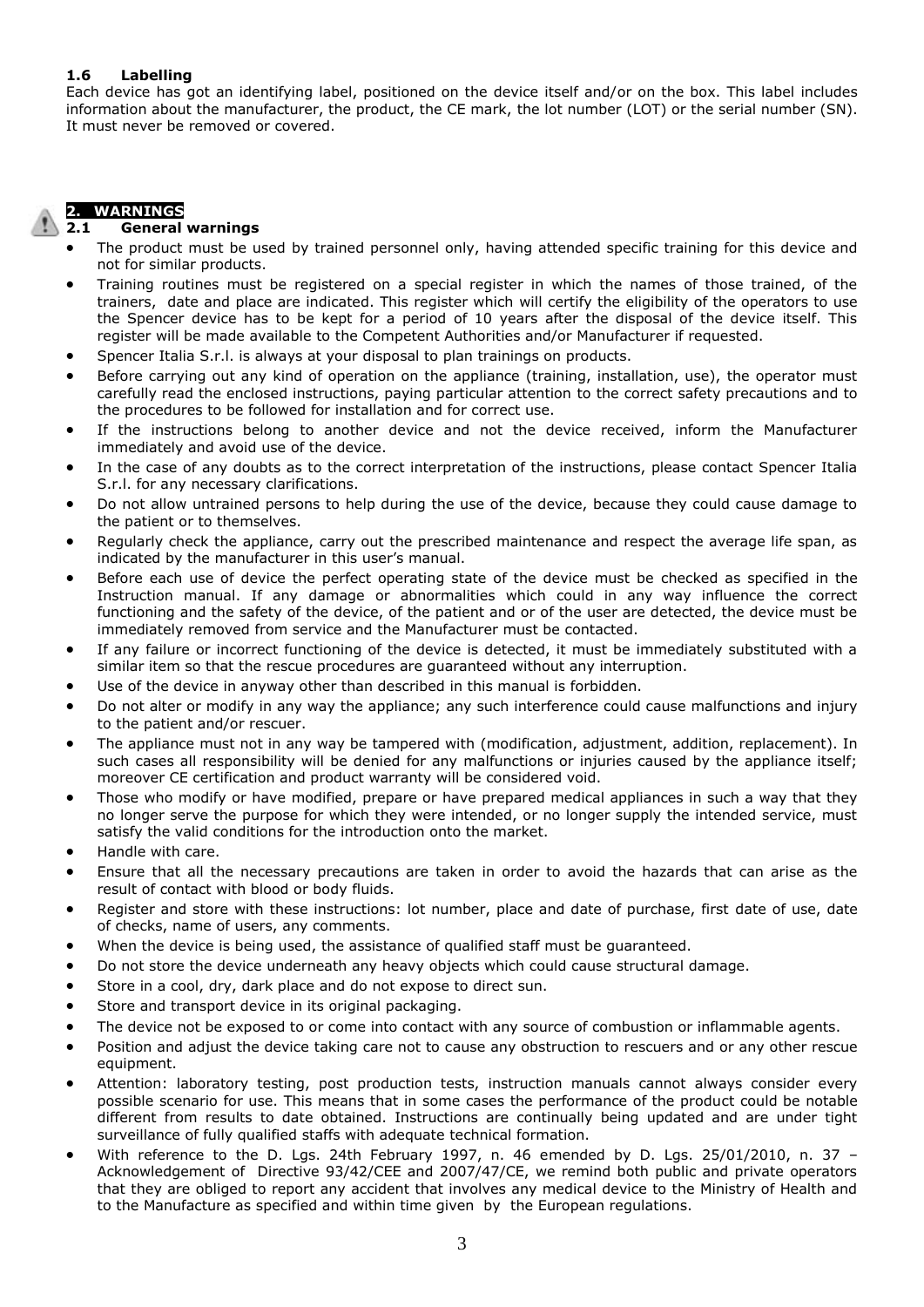- In addition, both public and private operators are obliged to inform the Manufacturer of any measures that should be adopted to make the steps necessary to guarantee the safety and the health of the patients and the users o any medical device.
- As a Distributor or End Users of products manufactured and/or marketed by Spencer Italia S.r.l., you are strictly required to have a basic knowledge of any legal requirements applying to the devices contained in this supply that are in power in the goods final destination Country (including laws and norms regarding technical specifications and/or safety requirements) and therefore you are also strictly required to have the necessary knowledge to guarantee all aspects regarding the total conformity of the products to the regulations in the relevant territory.
- Promptly notify Spencer Italia S.r.l. regarding any revisions to be made by Manufacturer in order to guarantee the conformity of the product to the territory's legal specifications (including those resulting from rules and/or norms of other nature).
- Act, with all due care and diligence, and contribute to ensure conformity to general safety requirements of all devices marketed in the territory, by providing final users with all necessary information for carrying out periodical checks on their devices, as specified in the relevant User Manual.
- Actively contribute to product safety checks on products sold, by communicating any relevant risk analysis information both to the Manufacturer and to any competent authorities so that the necessary action can be promptly taken.
- You are aware that in the event of any failure to conform to the above mentioned requirements you will be deemed fully responsible for all damages that might occur. Therefore we expressly disclaim any responsibility and/or liability for your non-compliance with the present regulatory provisions.

## **2.2 Specific warnings**

- Establish a maintenance program and periodic testing, identifying a reference employee. The person to whom the ordinary maintenance of the device is entrusted must ensure the basic requirements foreseen by the manufacturer in the user's manual.
- Training routines must be registered on a special register in which the names of those trained, of the trainers, date and place are indicated. This register which will certify the eligibility of the operators to use the Spencer device has to be kept for a period of 10 years after the disposal of the device itself. This register will be made available to the competent authorities and/or manufacturer if requested.
- Use only accessories/spare parts that are original or approved by Spencer Italia S.r.l., in order to carry out any operation without causing any alteration or modification to the device, otherwise we assume no responsibility for the proper functioning or damage resulting from device to the patient or the operator and warranty and will be considered void according to the compliance to the Medical Device Directive 93/42/CEE.
- Do not use the device if it eccessively worn out.
- Avoid pulling the device on rough surfaces.
- Use the device only as described in this user's manual.
- This product can used only by trained medical staff.
- Before connecting the device, check that the electrical circuit of the sanitary vehicle is conform and compatible with the connections of Energy.
- The operating temperature of the bag 38 °C ±4 °C will be obtained in about 7 minutes (at a room temperature of 18 °C  $\pm$ 3 °C), after inserting the connection into the emergency vehicle.
- The time required to reach the ideal temperature depends on the initial temperature of the IV liquid, on the external temperature, on the chemical composition of the liquid, on the IV container and on the time that the device is connected to the power source of the ambulance.
- During use the Energy bag must be kept in the upright vertical position.
- The use of the device in atmospheric conditions other than those indicated, could compromise the safety of the device.
- **Energy is a heat regulating bag for the warming of IV liquids and must never be used to warm blood or plasma.**
- **Special precautions regarding EMC (electromagnetic compatability) must be taken before using this device and the device must be conform to all the specifications regarding the EMC conformity contained within this manual.**
- **Radio communication devices (fixed and mobile) could influence the correct functioning of the device.**
- **The device can be used for a maximum of 48 consecutive hours and no further.**

### **2.3 Contraindications and side effects**

The use of this device, if used as described in this manual, does not present any contraindications or collateral effects.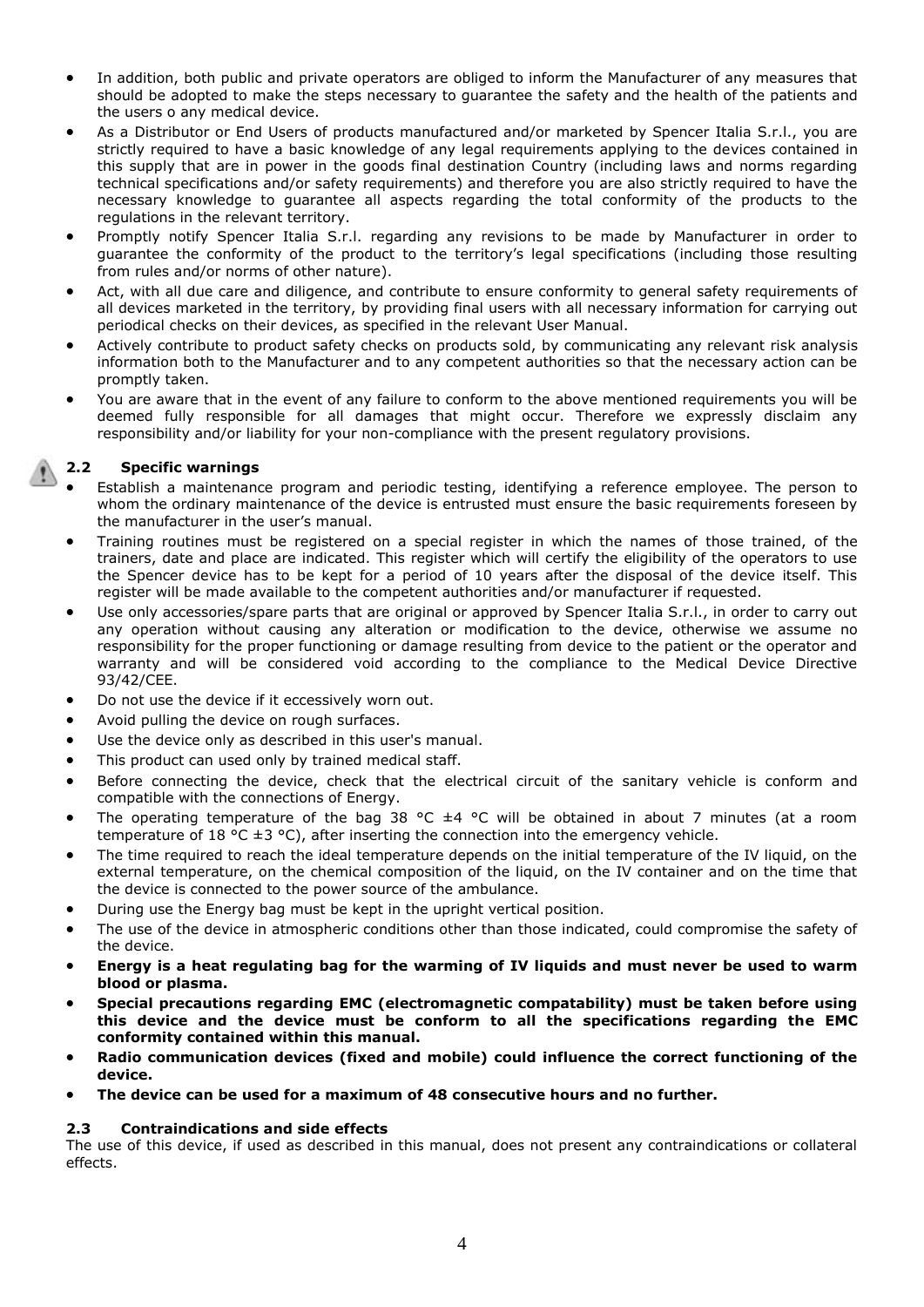# **3. DESCRIPTION OF PRODUCT**

### **3.1 Intended use**

Energy is a heat regulating bag for the warming of IV liquids. The use of the device as an active source of heat is indicated for the prevention and treatment of hypothermia. It is an ideal thermal container for emergency medicine services but can also be used in hospitals, field camps or mountain areas. It is compact and can be used both hung on the stretcher or in the ambulance as a bottle holder or inside other bigger containers. Thanks to this bag, the infusion liquids remain at a constant temperature and the IV liquids can be transported out of the ambulance for a short period.

### **3.2 Main components**

The heating pouch has a front pocket for the electric power supply cable, a transparent identity pocket for the logo, a cable with plug and adjustable shoulder strap.

### **3.3 Models**

### **This model could be modified, with reference to codes and/or descriptions without any previous notification.**

IF03030A Energy

| 3.4 | <b>Technical data</b> |  |
|-----|-----------------------|--|
|-----|-----------------------|--|

| Length                       | 250 mm                                                                |
|------------------------------|-----------------------------------------------------------------------|
| Width                        | 140 mm                                                                |
| Height                       | 330 mm                                                                |
| Weight                       | $1,2$ kg                                                              |
| Material and outside padding | <b>PVC</b>                                                            |
| Inside padding               | nylon 210                                                             |
| Rated voltage supplies       | 12 V DC                                                               |
| Internal carabiners          | $n^{\circ}$ 2 in nylon 66                                             |
| Source of heat               | ultra-thin resistance in metal alloy                                  |
| Rated power <sup>NOTE</sup>  | 45 W at 12V<br>(higher tension should result in increased absorption) |
| Absorption                   | 3,75 A                                                                |
| <b>Fuses</b>                 | 7,5 A lamellar 32V brown,<br>in the cigarette lighter plug            |
| Cigarette lighter            | <b>DIN ISO 4165</b>                                                   |
| Thermostat                   | $n^{\circ}$ 3                                                         |
| IP degrees of protection     | IP3x                                                                  |
| Isolation class              | Н                                                                     |

**NOTE:** To ensure a power consuption as stated in the details above, the installer shall adopt a voltage stabilizer with an output between 4 and 5A

### **3.5 Reference standards**

| <b>Reference</b>                       | <b>Title of document</b>                                                                                              |  |  |
|----------------------------------------|-----------------------------------------------------------------------------------------------------------------------|--|--|
| MDD 93/42/CEE                          | European Directive about Medical Devices                                                                              |  |  |
|                                        | Modifications to 90/385/CEE Directive about active implants,                                                          |  |  |
| MDD 2007/47/CEE                        | Directive 93/42/CEE about medical devices and Directive<br>98/8/CE about the introduction of biocides onto the market |  |  |
| Legislative Decree 24/02/1997, n. 46   | Application of the 93/42/CEE Directive about Medical Devices                                                          |  |  |
| Legislative Decree 25/01/2010, n. 35   | Modifications and additions to the 20/02/97 Decree n. 46                                                              |  |  |
| <b>UNI EN ISO 14971</b>                | Application of risks managing to medical devices                                                                      |  |  |
| UNI CEI EN 980                         | Graphic symbols used for medical devices labelling                                                                    |  |  |
| <b>UNI CEI EN 1041</b>                 | Information supplied by the medical devices manufacturer                                                              |  |  |
| <b>CEI EN 62366</b>                    | Medical Devices - Application of the utilisation characteristics                                                      |  |  |
|                                        | of engineering to medical devices                                                                                     |  |  |
| MEDDEV 2.4/1a-b                        | Guideline for the classification of medical devices                                                                   |  |  |
| CEI EN 60601-1 (CEI 62-5) and all ones | Medical electrical equipment. Part 1: General requirements for                                                        |  |  |
| recalled                               | basic safety and essential performance.                                                                               |  |  |
|                                        | Medcal electrical equipment. Part 1: Medical electrical                                                               |  |  |
| CEI EN 60601-1-2                       | equipment. Part 1: General requirements for safety. Collateral                                                        |  |  |
|                                        | standard: Electromagnetic compatibility.                                                                              |  |  |
| NB-MED 2.5.1 / Rec 5                   | <b>Technical Documentation</b>                                                                                        |  |  |
| MEDDEV 2.7.1                           | Clinical Data                                                                                                         |  |  |
| <b>MEDDEV 2.12/1</b>                   | Medical Devices vigilance system                                                                                      |  |  |
| <b>UNI EN 14155</b>                    | Clinical evaluation of the medical devices for human beings -                                                         |  |  |
|                                        | Part 2: Clinical evaluation plans                                                                                     |  |  |

### **3.6 Environmental conditions**

Functioning temperature: from -20 to +40 °C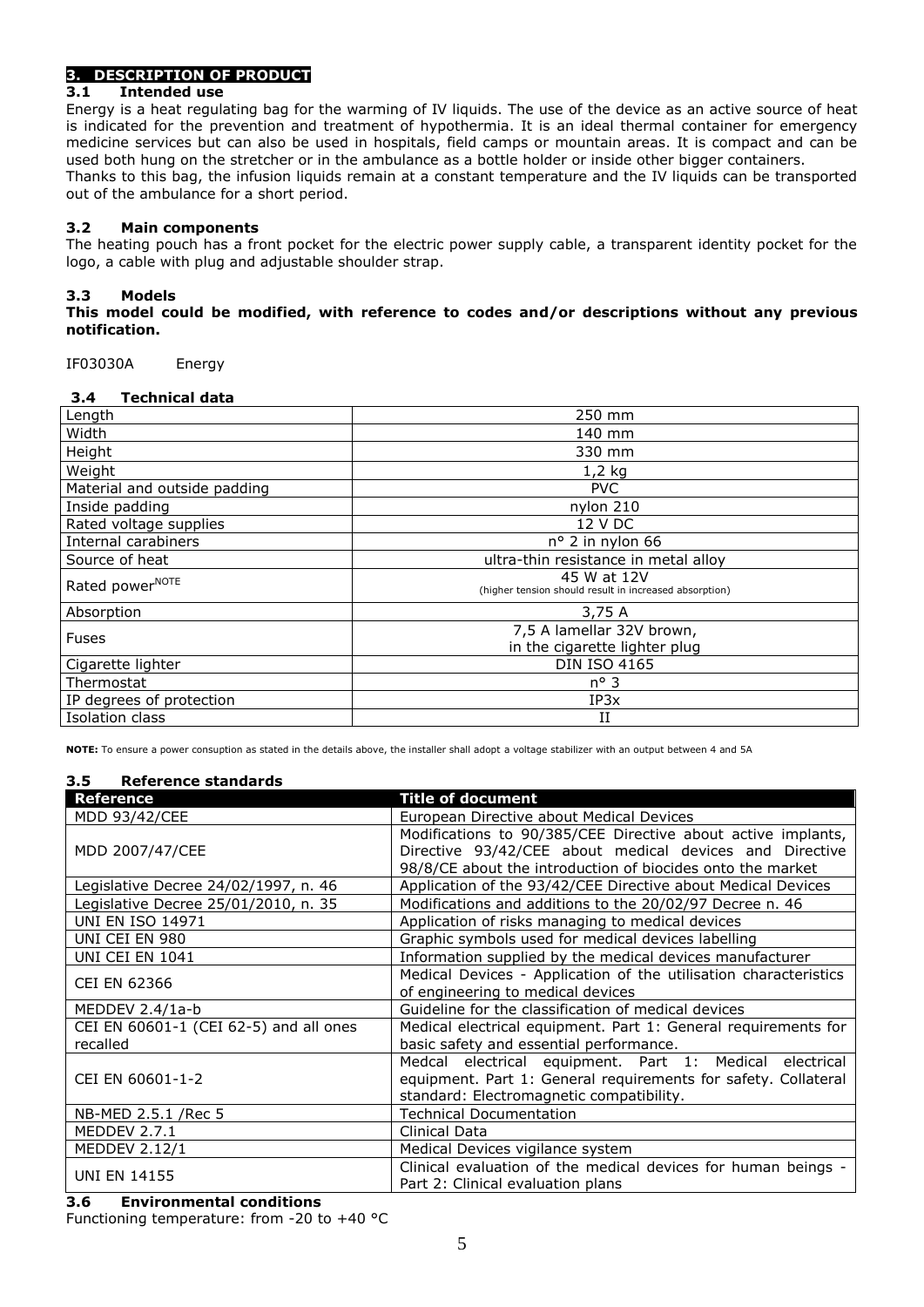### **4. OPERATING INSTRUCTIONS**

### **4.1 Transport and storage**

Before transporting the appliance, make sure that it is correctly packaged ensuring also that there are no risks of shocks, bumps or falls during the transport itself.

Keep the original packaging for use in case of any further transport and for storage. Damage to the appliance caused during transport and handling is not covered by the guarantee. Repairs or replacement of the damaged parts are the responsibility of the client. The device must be stored in a dry, cool area away from direct sunlight. It must not be placed in contact with any substances or chemical agents which could cause damage and reduce safety characteristics.

### **4.2 Preparation**

On receipt of the product:

- Remove the packaging and display the material so that all components are visible.
- Check that all the components/pieces on the accompanying list are present.

The appliance must be checked before every use so as to reveal any working abnormalities and/or damage caused by transport and/or storage. In particular, check:

- General functionality of the device
- Cleanliness of the device (remember that the failure of cleaning may cause the risk of cross infections)
- Absence of cuts, holes, tears on the structure
- Integrity of components (power cable and plug)
- Connection to a power supply of 12 V DC
- Integrity of fuse
- Integrity of internal carabiners
- Correct functioning of zippers

If the above conditions are met, the device may be considered ready for use; otherwise you must immediately remove the device from service and contact the manufacturer.

### **4.3 Functioning**

**Remember that the plug of the device must be inserted in the power source of the vehicle and please note that:**

- **It takes about 7 minutes at a room temperature of 18 °C ±3 °C to obtain the correct temperature of the bag (38 °C ±4 °C).**
- **The time necessary for the infusion liquid to reach the temperature, depends on the initial temperature of the liquid, on the external temperature, on the chemical composition of the liquid and on the characteristics of the liquid container.**
- 1. Disconnect the plug from the power.
- 2. Wind up the cable, put it inside the front pouch and close the zip.
- 3. Open the zip of the main compartment for the IV liquid and position the IV bag using the carabiner clips.
- 4. Open the buttonhole in the base of the bag and thread the connectors towards the outside. Following this close the buttonhole with the eyelet
- 5. Close the zip of the bag and proceed with the patient.
- 6. Make sure that the ENERGY bag is in the vertical position and that it is properly connected to the means of transport and in a position which is not prone to accidental bumps and bangs. We advise the use of the Etube isolation tube (IF03031A) which wraps round the exit tube of the IV solution.

**The device requires some particular attention regarding the EMC (electromagnetic compatibility) and should be used in conformity to the EMC information contained in this user's manual. The use of portable and mobile radio systems may influence the functioning of the device.**

**Warning: RF equipment can cause improper operation of the device (wrong temperature measuring). Do no use RF equipment at a dinstance less than 30cm from the device or its components.**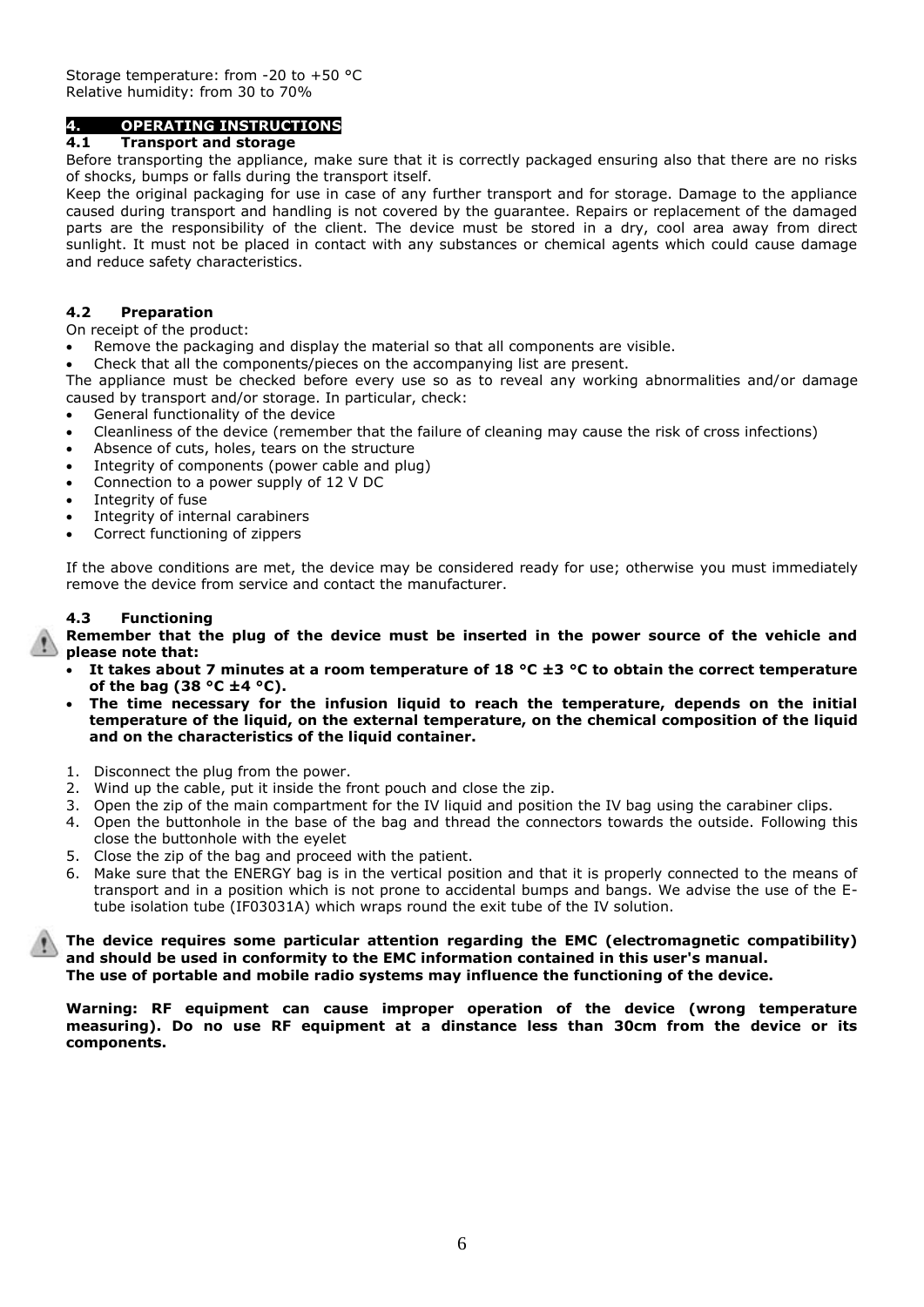| <b>Guide and Manufacturer's Declaration</b>                             |                                                                                                                                                          |                                                                                                                                                                                      |  |  |
|-------------------------------------------------------------------------|----------------------------------------------------------------------------------------------------------------------------------------------------------|--------------------------------------------------------------------------------------------------------------------------------------------------------------------------------------|--|--|
|                                                                         | Energy is intended for use in the electromagnetic environment specified below. The customer or the user of Energy must ensure that it is used in such an |                                                                                                                                                                                      |  |  |
|                                                                         | environment.                                                                                                                                             |                                                                                                                                                                                      |  |  |
| <b>EMISSION TESTS</b>                                                   | Conformity                                                                                                                                               | Guide to the electromagnetic environment                                                                                                                                             |  |  |
| Emissions in RF CISPR 11                                                | Group 1                                                                                                                                                  | The Energy uses RF energy only for its internal<br>functions. Its RF emissions are therefore very low<br>and unlikely to cause any interference with<br>electronic equipment nearby. |  |  |
| Emissions in RF CISPR 11                                                | Class B                                                                                                                                                  | The Energy is suitable for use in all environments                                                                                                                                   |  |  |
| Harmonic emissions IEC 61000-3-2                                        |                                                                                                                                                          | including domestic as well as those directly                                                                                                                                         |  |  |
| Emissions as a result of voltage fluctuations /<br>flicker-IEC 6100 3-3 | Compliant                                                                                                                                                | connected to a low-voltage public network source<br>supply of which supplies buildings used for<br>domestic purposes.                                                                |  |  |

| <b>Guide and Manufacturer's Declaration</b>                                                                                                                                             |                                                                                                                                                                          |                                                                                                                                                                                                                                                                        |  |  |
|-----------------------------------------------------------------------------------------------------------------------------------------------------------------------------------------|--------------------------------------------------------------------------------------------------------------------------------------------------------------------------|------------------------------------------------------------------------------------------------------------------------------------------------------------------------------------------------------------------------------------------------------------------------|--|--|
| The Energy is intended for use in the electromagnetic environment specified below. The customer and / or user of the Energy must ensure that the device is<br>used in such environment. |                                                                                                                                                                          |                                                                                                                                                                                                                                                                        |  |  |
| <b>IMMUNITY TEST</b>                                                                                                                                                                    | <b>Conformity level</b>                                                                                                                                                  | Guida all'ambiente elettromagnetico                                                                                                                                                                                                                                    |  |  |
| Electrostatic discharge (ESD)<br>IEC 61000-4-2                                                                                                                                          | $± 8kV$ at contact<br>$±$ 2 kV, $±$ 4 kV, $±$ 8 kV, $±$ 15 kV in air                                                                                                     | I Floors should be wood, concrete or ceramic tile. If the<br>floors are covered with synthetic material, the relative<br>humidity should not exceed most 30%                                                                                                           |  |  |
| <b>Electrical fast transient/burst</b><br>IEC 61000-4-4                                                                                                                                 | ± 2kV power supply<br>± 1kV for input/ouput lines                                                                                                                        | Mains power quality should be that of<br>a typical commercial or hospital<br>environment.                                                                                                                                                                              |  |  |
| Over voltage<br>IEC 61000-4-5                                                                                                                                                           | ± 0.5, 1kV for line to line surge<br>0.5, 1, 2kV for line to ground surge                                                                                                | Mains power quality should be that of<br>a typical commercial or hospital<br>environment                                                                                                                                                                               |  |  |
| Voltage dips<br>IEC 61000-4-11                                                                                                                                                          | 0 % UT; 0,5 cycles at 0°, 0°, 45°, 90°, 135°, 180°,<br>225°, 270° and 315°<br>0% UT 1 cycle and 70% UT 25/30 cycles (25 at 50Hz<br>and 30 at 60Hz)<br>Single phase ta 0° | Mains power quality should be that of<br>a typical commercial or hospital<br>environment. If the user of the<br>Energy requires<br>continued operation during power<br>mains interruptions, it is recommended<br>that the Energy<br>be powered from an uninterruptible |  |  |
| Voltage interruptions<br>IEC 61000-4-11                                                                                                                                                 | 0% UT; 250/300 cycles                                                                                                                                                    | power supply or a battery.                                                                                                                                                                                                                                             |  |  |
| Power frequency (50/60 Hz)<br>magnetic field<br>IEC 61000-4-8<br>note UT is the value of the tension of power source                                                                    | 30 A/m                                                                                                                                                                   | Power frequency magnetic fields<br>should be at levels characteristic of a<br>typical location in a typical commercial<br>or hospital environment                                                                                                                      |  |  |

|                                       | Guide and Manufacturer's Declaration                                                              |                                                                                                                                                                                                                                                                                                                                                                                                                                                                                 |
|---------------------------------------|---------------------------------------------------------------------------------------------------|---------------------------------------------------------------------------------------------------------------------------------------------------------------------------------------------------------------------------------------------------------------------------------------------------------------------------------------------------------------------------------------------------------------------------------------------------------------------------------|
|                                       |                                                                                                   | Energy is intended for use in the electromagnetic environment specified below. The customer and / or end user of Energy must ensure that the equipment                                                                                                                                                                                                                                                                                                                          |
|                                       | is used in such environment.                                                                      |                                                                                                                                                                                                                                                                                                                                                                                                                                                                                 |
| <b>IMMUNITY TEST</b>                  | Level of conformity                                                                               | Guide to the electromagnetic environment                                                                                                                                                                                                                                                                                                                                                                                                                                        |
|                                       |                                                                                                   | The equipment for communication in portable and mobile radio-<br>frequency (RF) should not be placed near any part of the<br>appliance, including cables etc. and should be kept at a distance<br>never less than the recommended and calculated from the<br>equation applicable to the frequency of the transmitter.<br>Recommended separation distance                                                                                                                        |
| Conducted RF<br>IEC 61000-4-6         | 6V<br>150kHz to 80MHz in ISM bands and amateur radio bands                                        | $d = 0.583x\sqrt{P}$                                                                                                                                                                                                                                                                                                                                                                                                                                                            |
|                                       | 80% AM a 1khz                                                                                     | $d = 1.2 x\sqrt{P}$<br>from 80Mhz to 800MHz                                                                                                                                                                                                                                                                                                                                                                                                                                     |
| Radiated immunity CEI<br>EN 61000-4-3 | 10 V/m<br>80MHz to 2.7 Ghz                                                                        | $d = 2.3 x\sqrt{P}$ from 800Mhz to 2,7 GHz                                                                                                                                                                                                                                                                                                                                                                                                                                      |
|                                       |                                                                                                   | where P is the maximum rated power output of the transmitter in<br>watts (W) according to the transmitter manufacturer and d is the<br>recommended<br>separation<br>distance<br>in<br>meters<br>$(m)$ .<br>Field strengths from fixed RF transmitters, as determined by an<br>electromagnetic site survey should be at less than the compliance<br>level in each frequency range b. Interference may<br>occur in the vicinity of equipment marked with<br>the following symbol: |
|                                       | NOTE 1 At 80 MHz and 800 MHz the separation distance for the range of higher frequency is applied |                                                                                                                                                                                                                                                                                                                                                                                                                                                                                 |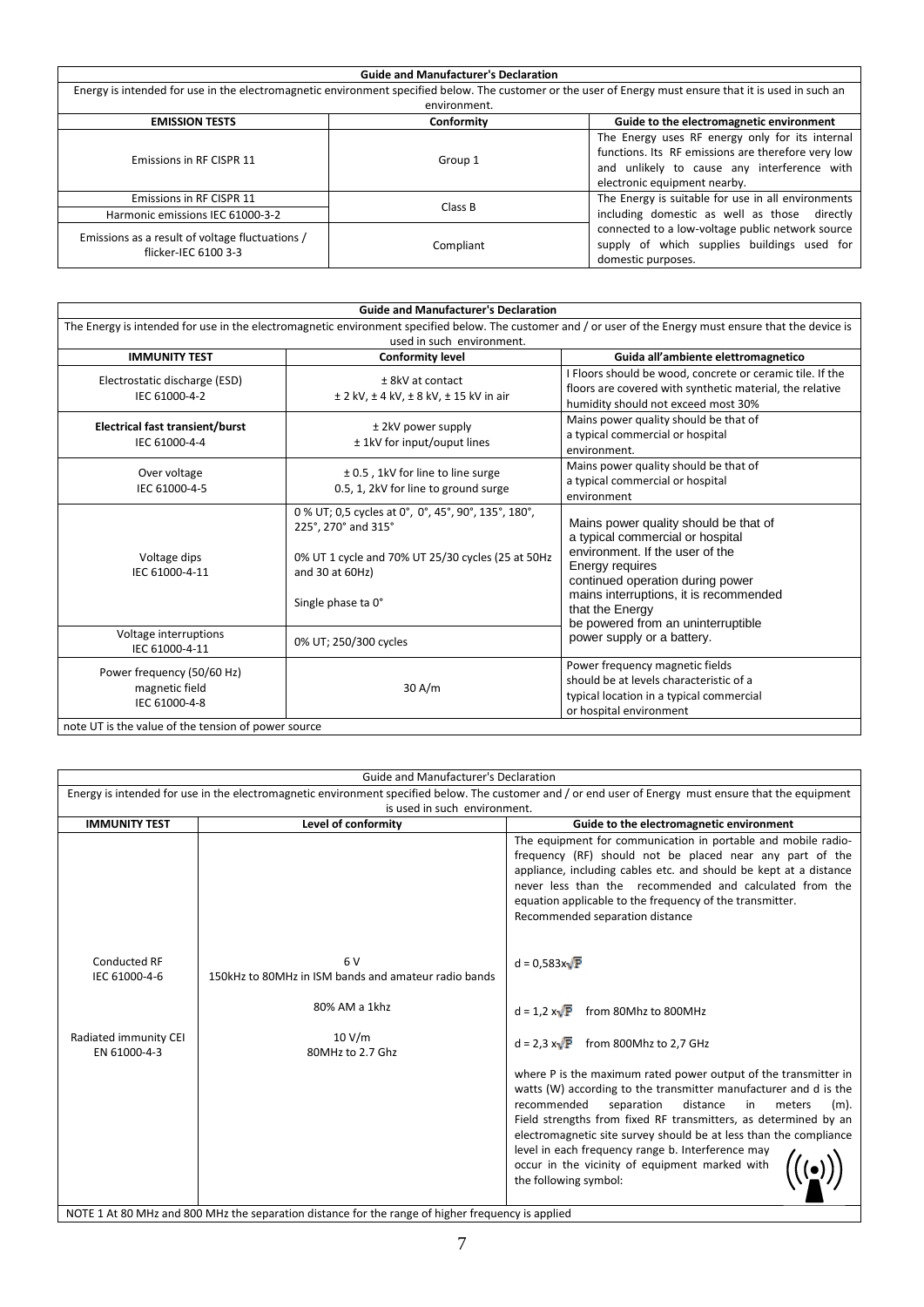NOTA 2 These guidelines may not apply in all situations. Electromagnetic propagation is affected by absorption and reflection from structures, objects and people.

a The ISM (industrial, scientific and medical) bands between 150 kHz and 80 MHz are 6,765 MHz to 6,795 MHz; 13,553 MHz to 13,567 MHz; 26,957 MHz to 27,283 MHz; and 40,66 MHz to 40,70 MHz.

<sup>b</sup> The compliance levels in the ISM frequency bands between 150 kHz and 80 MHz and in the frequency range 80 MHz to 2,5 GHz are intended to decrease the likelihood that mobile/portable communications equipment could cause interference if it is inadvertently brought into patient areas. For this reason, an additional factor of 10/3 has been incorporated into the formulae used in calculating the recommended separation distance for transmitters in these frequency ranges.

 $^c$  Field strengths from fixed transmitters, such as base stations for radio (cellular/cordless) telephones and land mobile radios, amateur radio, AM and FM radio broadcast and TV broadcast cannot be predicted theoretically with accuracy. To assess the electromagnetic environment due to fixed RF transmitters, an electromagnetic site survey should be considered. If the measured field strength in the location in which the Energy is used exceeds the applicable RF compliance level above, the Energy should be observed to verify normal operation. If abnormal performance is observed, additional measures may be necessary, such as re-orienting or relocating the Energy.  $^{\text{d}}$  Over the frequency range 150 kHz to 80 MHz, field strengths should be less than 6 V/m.

#### **Recommended separation distances between portable and mobile communications equipment and Energy.**

The Energy is intended for use in an electromagnetic environment in which radiated RF disturbance is controlled. The customer or the user of the Energy may prevent electromagnetic interference by maintaining a minimum distance between the communications equipment radio frequency (RF) Portable and mobile equipment (transmitters) and the Energy, as described below and in accordance with the maximum output power of the communication device Maximum output power Separation distances according to frequency of transmitter (m)

| rating of the transmitter |                              |                        |                         |
|---------------------------|------------------------------|------------------------|-------------------------|
| (W)                       | From 150 kHz to 80 Mhz       | From 80 Mhz to 800 Mhz | From 800 Mhz to 2,7 Ghz |
|                           | Inside and outside ISM bands |                        |                         |
|                           | $d = 0.583x\sqrt{P}$         | $d = 1.2x\sqrt{P}$     | $d = 2,3x\sqrt{P}$      |
| 0,01                      | 0.058                        | 0,12                   | 0.23                    |
| 0,1                       | 0.184                        | 0,38                   | 0.73                    |
|                           | 0.583                        | 1,2                    | 2.3                     |
| 10                        | 1.844                        | 3,8                    | 7,3                     |
| 100                       | 5.83                         | 12                     | 23                      |

For transmitters rated at a maximum output power not listed above, the recommended separation distance *d* in metres (m) can be determined using the equation applicable to the frequency of the transmitter, where *P* is the maximum output power rating of the transmitter in watts (W) according to the transmitter manufacturer.

NOTE 1 At 80 MHz and 800 MHz, the separation distance for the higher frequency range applies.

NOTE 2 The ISM (industrial, scientific and medical) bands between 150 kHz and 80 MHz are 6,765 MHz to 6,795 MHz; 13,553 MHz to 13,567 MHz; 26,957 MHz to 27,283 MHz; and 40,66 MHz to 40,70 MHz.

NOTE 3 An additional factor of 10/3 has been incorporated into the formulae used in calculating the recommended separation distance for transmitters in the ISM frequency bands between 150 kHz and 80 MHz and in the frequency range 80 MHz to 2,5 GHz to decrease the likelihood that mobile/portable communications equipment could cause interference if it is inadvertently brought into patient areas.

NOTE 4 These guidelines may not apply in all situations. Electromagnetic propagation is affected by absorption and reflection from structures, objects and people.

| Guide and Manufacturer's Declaration |                                                                        |                      |  |
|--------------------------------------|------------------------------------------------------------------------|----------------------|--|
|                                      | Immunity to proximity fields from RF wireless communications equipment |                      |  |
| Frequenza di test (MHz)              | <b>Modulation</b>                                                      | Immunity level (V/m) |  |
| 385                                  | Pulse modulation <sup>(1)</sup> at 18Hz                                | 27                   |  |
| 450                                  | $FM(2) ±5Hz$ deviation 1kHz sine                                       | 28                   |  |
| 710                                  | Pulse modulation <sup>(1)</sup> at 217Hz                               | 9                    |  |
| 745                                  | Pulse modulation <sup>(1)</sup> at 217Hz                               | 9                    |  |
| 780                                  | Pulse modulation <sup>(1)</sup> at 217Hz                               | 9                    |  |
| 810                                  | Pulse modulation <sup>(1)</sup> at 18Hz                                | 28                   |  |
| 870                                  | Pulse modulation <sup>(1)</sup> at 18Hz                                | 28                   |  |
| 930                                  | Pulse modulation <sup>(1)</sup> at 18Hz                                | 28                   |  |
| 1720                                 | Pulse modulation <sup>(1)</sup> at 217Hz                               | 28                   |  |
| 1845                                 | Pulse modulation <sup>(1)</sup> at 217Hz                               | 28                   |  |
| 1970                                 | Pulse modulation <sup>(1)</sup> at 217Hz                               | 28                   |  |
| 2450                                 | Pulse modulation <sup>(1)</sup> at 217Hz                               | 28                   |  |
| 5240                                 | Pulse modulation <sup>(1)</sup> at 217Hz                               | 9                    |  |
| 5500                                 | Pulse modulation <sup>(1)</sup> at 217Hz                               | 9                    |  |
| 5785                                 | Pulse modulation <sup>(1)</sup> at 217Hz                               | 9                    |  |

The carrier shall be modulated using a 50 % duty cycle square wave signal.

As an alternative to FM modulation, 50 % pulse modulation at 18 Hz may be used because while it does not represent actual modulation, it would be worst case.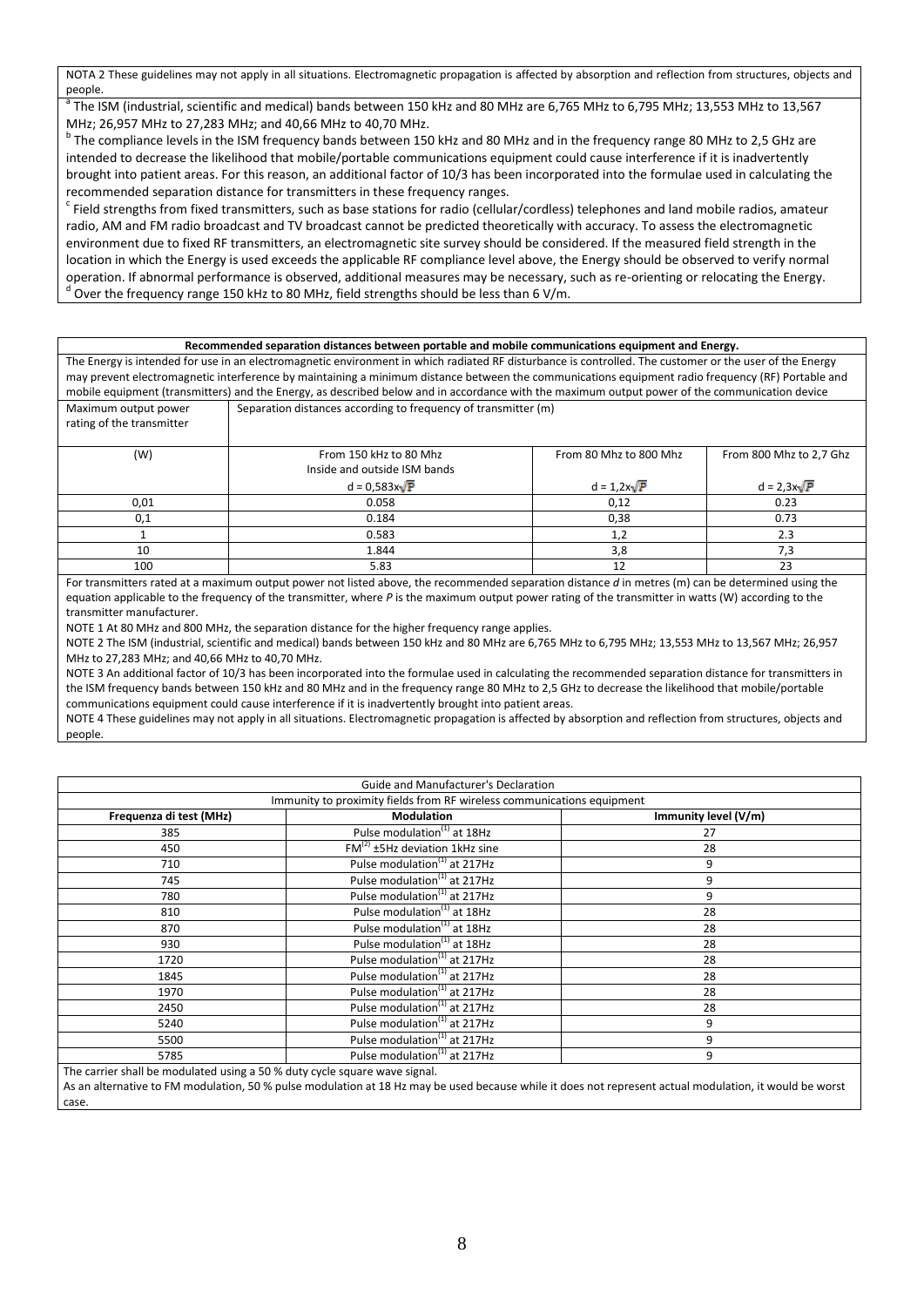## **4.4 Troubleshooting**

| <b>PROBLEM</b>           | <b>CAUSE</b>                                                                     | <b>REMEDY</b>                                                                                                                                                    |
|--------------------------|----------------------------------------------------------------------------------|------------------------------------------------------------------------------------------------------------------------------------------------------------------|
| Energy is not heating up | The source of power and Energy<br>are not compatible                             | Check that the source of power of the<br>emergency vehicle is compatible with that<br>of the Energy                                                              |
|                          | emergency vehicle                                                                | No contact between the plug and Make sure that the metal elements of the<br>the socket of the 12 V DC of the plug come into contact with the socket<br>correctly |
|                          | Interruption<br>of<br>source<br>power<br>between emergency vehicle and<br>device | Un-attach the cable and check the state of<br>it. If it results damaged, the device must<br>be put out of service and the Spencer<br>Customer service contacted. |
|                          | battery of the<br>The l<br>emergency  <br>vehicle has gone flat                  | Check that the power source has been<br>correctly loaded and if necessary re-load                                                                                |

### **5. MAINTENANCE AND CLEANING**

### **5.1 Cleaning**

Failure to carry out the correct cleaning routine could increase the risk of cross infection, due to presence of body fluids and/or residuals.

### **The operator must always wear adequate personal protection such as gloves and mask etc. during all checking and cleaning procedures.**

Before completing any cleaning operations on the device, make sure that all electrical components (cable, plug) are adequately protected.

For correct storage carry out the following routine operations.

Clean the outside and the inside with a clean cloth using any type of disinfect on the market (bactericidal, germicidal); with a clean damp cloth removing all residuals of the disinfectant and allow to dry thoroughly before storing. Drying after washing or after use in wet environments must be natural and not forced, do not use flames or other sources of direct heat.

### **5.2 Maintenance**

### **5.2.1 Precautionary maintenance**

The person who carries out the precautionary maintenance of the appliance (user in person, Manufacturer/supplier or a third party) has to guarantee the following basic requirements:

- Technical knowledge of the appliance and of the periodic maintenance procedures as described in these instructions.
- Specific qualifications and training in the maintenance operations of the appliance in question.
- The use of components/replacement parts/accessories that are either original or approved by the supplier, in such a way that each operation causes no alteration or modification to the appliance.
- Possession of the checklist of operations carried out on the appliance.
- Guarantee complete adherence to the instructions of the Directive 93/42/CEE which includes also the obligation towards the Manufacturer to maintain post sales records and traceability of the appliance if requested.

### **During all checking, maintenance and cleaning procedures, the operator must wear adequate personal protection such as gloves, mask, glasses etc.**

Checks to be carried out before and after each use, and at least every 3 months, are as follows:

- General functionality of the device (in order to make this check, the device should be attached to the power source of the emergency vehicle and after about 3 minutes on inserting your hand inside the bag you will feel that the warming process is proceeding)
- Cleanliness of the device (remember that the failure of cleaning may cause the risk of cross infections)
- Absence of cuts, holes, tears on the structure
- Integrity of components (power cable and plug)
- Connection to a power supply of 12 V DC
- Integrity of fuse
- Integrity of internal carabiners
- Correct functioning of zippers

The inspection frequency is determined by factors such as legal requirements, the type of use, frequency of use, environmental conditions during use and storage. Please note that you must do the cleaning as described in paragraph 5.1 and verify functionality before and after each use. Spencer Italia S.r.l. declines any responsibility for the proper functioning or damages caused to the patient or user by the use of devices not subject to routine maintenance warranty and will void the compliance to the Medical Device Directive 93/42/CEE. The person responsible for every day maintenance can substitute the spare parts indicated on paragraph 6.2 "Spare Parts", only if authorized by the manufacturer or by a centre authorised by Spencer. Use only accessories/original spare parts approved by Spencer Italia S.r.l., otherwise we will accept no

responsibility for the incorrect functioning and/or damage caused by the use of any device which has not been repaired, or certified on expiry date by the Manufacturer or by one of the Manufacturer's Authorised Service centres. Warranty will be considered void in compliance with the Medical Device Directive 93/42/EEC.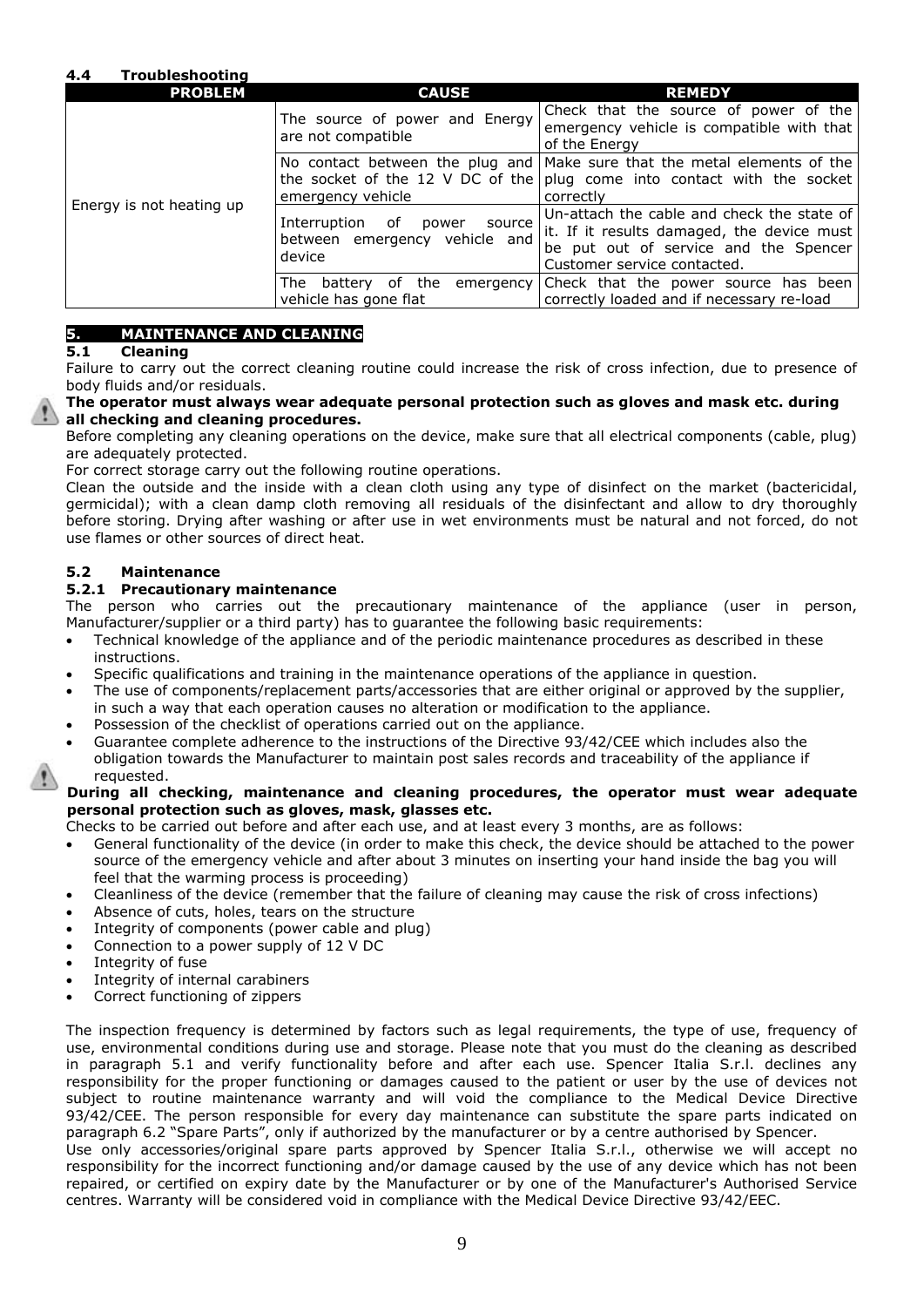### **5.2.2 Periodic maintenance**

The device must be serviced by the Manufacturer or by an authorised centre every year.

If above mentioned revision is not carried out the conformity to the Directive 93/42/CE for medical devices will no longer be valid therefore, even though the CE mark if present, it is possible that the device no longer answers all the requirements as indicated by the Manufacturer at purchase.

Spencer Italia S.r.l. will take no responsibility the incorrect functioning or any damage caused by a device that has not undergone regular revision.

For any operations that are not carried out directly by the Manufacturer but by an authorised centre, we have to underline that a report regarding all operations carried out must be requested. This will permit both Spencer Italia S.r.l. and the end user to keep a log book regarding the operations carried out on the device.

### **5.2.3 Special servicing**

### **Only the Manufacturer or centres with written authorisation are authorised to complete any special servicing operations.**

For any operations that are not carried out directly by the Manufacturer but by an authorised centre, we have to underline that a report regarding all operations carried out must be requested. This will permit both Spencer Italia S.r.l. and the end user to keep a log book regarding the operations carried out on the device.

The device, if used as indicated in the following instruction manual, has an average life span of 5 years. The life span can be expanded up to another 5 years only following a general revision of the product that must be carried out by the Manufacturer or by a centre authorised by the Manufacturer every year.

Spencer Italia S.r.l. will accept no responsibility for the incorrect functioning and/or damage caused by the use of any device which has not been repaired, or certified on expiry date by the Manufacturer or by one of the Manufacturer's Authorised Service centres, making void the guarantee and the conformity to the Medical Devices Directive 93/42/CEE.

### **6. ACCESSORIES AND SPARE PARTS**

**6.1 Accessories**

E-tube isolating tube

### **6.2 Spare parts**

There aren't any spare parts for this device.



### **Warning**

The information contained in this document could be modified without any warning and is not to be intended as a commitment on behalf of Spencer Italia S.r.l. Spencer products are exported to many countries and the same identical regulations are not always valid. For this reason there could be differences between the description here described and the product actually delivered. Spencer continually strives to reach the perfection of all items sold. We therefore hope you will understand if we<br>reserve the right, at any time, to modify the shape, equ

#### **© Copyright Spencer Italia S.r.l.**

All rights reserved No part of this document can be photocopied, reproduced or translated into another language without the written approval of Spencer Italia S.r.l.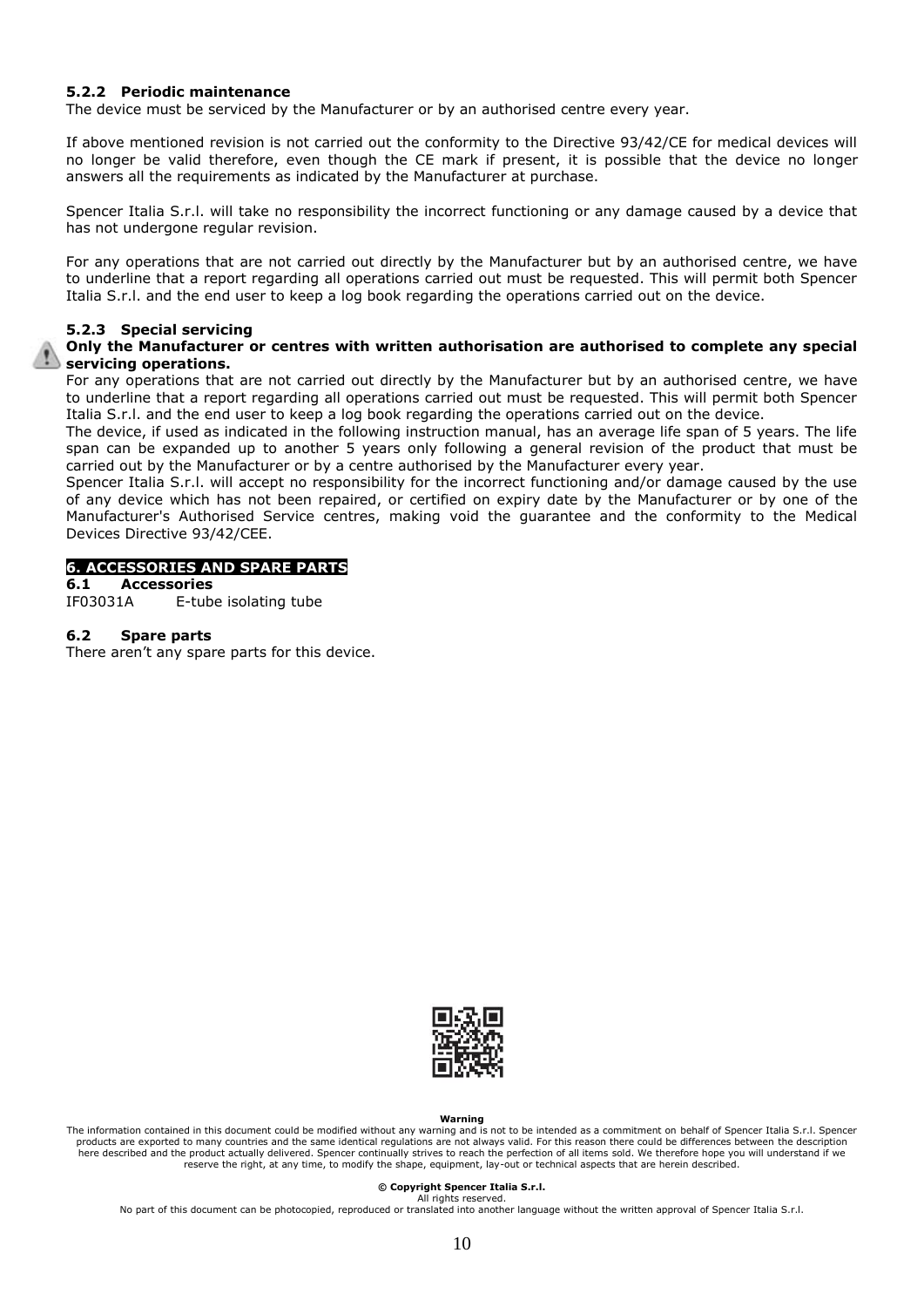

# Manuale d'Uso e Manutenzione

# **ENERGY**

Borsa termoregolata per il riscaldamento di infusioni venose



 $\mathsf{CE}_{0123}$ Si dichiara che il dispositivo è conforme alla Direttiva 93/42/CEE "Dispositivi Medici"

Sistema di Garanzia di Qualità per la produzione ed il controllo finale dei prodotti certificato dall'organismo notificato TÜV SÜD Product Service GmbH

## **INDICE**

| Informazioni generali    | pag. 12 | Istruzioni operative   | pag. 15 |
|--------------------------|---------|------------------------|---------|
| Avvertenze               | pag. 13 | Manutenzione e pulizia | pag. 19 |
| Descrizione del prodotto | pag. 14 | Accessori e ricambi    | pag. 20 |

Prima emissione: 20/12/00 Rev. 12: 25/06/18

**Spencer Italia s.r.l. Tel. +39 0521.541111 / Fax +39 0521.541222 / e-mail[: info@spencer.it](mailto:info@spencer.it)**

**WWW.SF**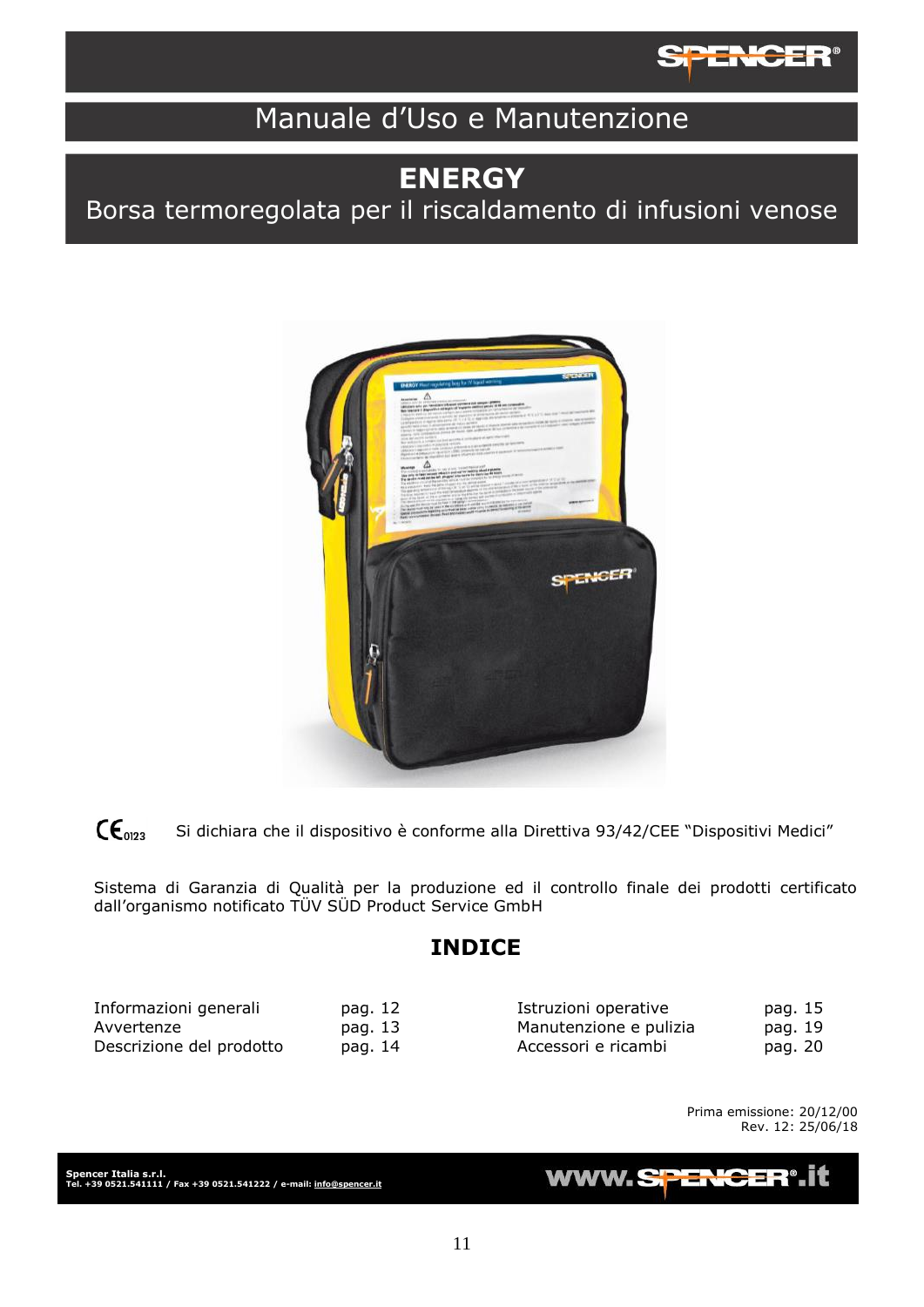### **Grazie per aver scelto un prodotto Spencer**

### **1. INFORMAZIONI GENERALI**

### **1.1 Scopo e contenuto**

Questo manuale ha lo scopo di fornire al cliente tutte le informazioni necessarie affinché, oltre a utilizzare adeguatamente il dispositivo, sia in grado di gestire lo strumento nel modo più autonomo e sicuro possibile. Esso comprende informazioni inerenti all'aspetto tecnico, al funzionamento, alla manutenzione, ai ricambi e alla sicurezza.

### **1.2 Conservazione del manuale d'uso e manutenzione**

Il manuale d'uso e manutenzione deve essere conservato, per tutta la durata del dispositivo in uso, nelle vicinanze del prodotto, all'interno di un apposito contenitore e soprattutto al riparo da qualsiasi elemento o sostanza che ne possa compromettere la perfetta leggibilità.

### **1.3 Simboli utilizzati**

| Simbolo              | <b>Significato</b>                                                                                                                                                                                                                                                                                        |
|----------------------|-----------------------------------------------------------------------------------------------------------------------------------------------------------------------------------------------------------------------------------------------------------------------------------------------------------|
|                      | Avvertenze generali e/o specifiche                                                                                                                                                                                                                                                                        |
|                      | Consultare istruzioni d'uso                                                                                                                                                                                                                                                                               |
| LOT                  | Numero di lotto                                                                                                                                                                                                                                                                                           |
| <b>SN</b>            | Numero di matricola                                                                                                                                                                                                                                                                                       |
| REF                  | Codice identificativo del prodotto                                                                                                                                                                                                                                                                        |
| $\mathsf{CE}_{0123}$ | Prodotto conforme ai requisiti previsti nella Direttiva 93/42/CEE                                                                                                                                                                                                                                         |
|                      | Informazione agli utenti ai sensi dell'art. 13 del D.lgs 25 luglio 2005, n. 151<br>"Attuazione delle Direttive 2002/95/CE, 2002/96/CE e 2003/108/CE, relative<br>alla riduzione dell'uso di sostanze pericolose nelle apparecchiature elettriche<br>ed elettroniche, nonché allo smaltimento dei rifiuti" |
|                      | Fusibile                                                                                                                                                                                                                                                                                                  |
| 12 V DC              | Corrente continua                                                                                                                                                                                                                                                                                         |
|                      | Classe di isolamento II                                                                                                                                                                                                                                                                                   |

### **1.4 Richiesta di assistenza**

Per qualsiasi tipo di informazione relativa alla corretta interpretazione delle istruzioni, all'uso, alla manutenzione, all'installazione o al reso, contattare il Servizio Assistenza Clienti Spencer tel. 0039 0521 541111, fax 0039 0521 541222, e-mail info@spencer.it oppure scrivere a Spencer Italia S.r.l. – Via Provinciale, 12 - 43038 Sala Baganza (Parma) - ITALY. Per agevolare le operazioni di assistenza, indicare sempre il numero di matricola (SN) o lotto (LOT) riportato sull'etichetta applicata alla confezione o al dispositivo stesso.

### **1.5 Smaltimento**

**Informazione agli utenti ai sensi dell'art. 13 del D.lgs 25 luglio 2005, n. 151 "Attuazione delle Direttive 2002/95/CE, 2002/96/CE e 2003/108/CE, relative alla riduzione dell'uso di sostanze pericolose nelle apparecchiature elettriche ed elettroniche, nonché allo smaltimento dei rifiuti".**

Il simbolo del cassonetto barrato riportato sull'apparecchiatura o sulla sua confezione indica che il prodotto alla fine della propria vita utile deve essere raccolto e smaltito separatamente dagli altri rifiuti.

La raccolta differenziata della presente apparecchiatura giunta a fine vita è organizzata e gestita dal produttore. L'utente, che dovrà disfarsene, dovrà quindi contattare il produttore e seguire il sistema che questo ha adottato per consentire la raccolta separata dell'apparecchiatura giunta a fine vita.

L'adeguata raccolta differenziata per l'avvio successivo dell'apparecchiatura dismessa al riciclaggio, al trattamento e allo smaltimento, ambientalmente compatibile, contribuisce ad evitare possibili effetti negativi sull'ambiente e sulla salute e favorisce il reimpiego e/o riciclo dei materiali di cui è composta l'apparecchiatura. Ricordiamo che, lo smaltimento abusivo di detti rifiuti, da parte del detentore, comporta l'applicazione di sanzioni amministrative previste dalle normative vigenti.

### **1.6 Etichettatura**

Ogni dispositivo viene dotato di un'etichetta, posizionata sul dispositivo stesso e/o sulla confezione, nella quale compaiono i dati identificativi del fabbricante e del prodotto, la marcatura CE, il numero di lotto (LOT) o di matricola (SN). Questa non deve essere mai rimossa o coperta.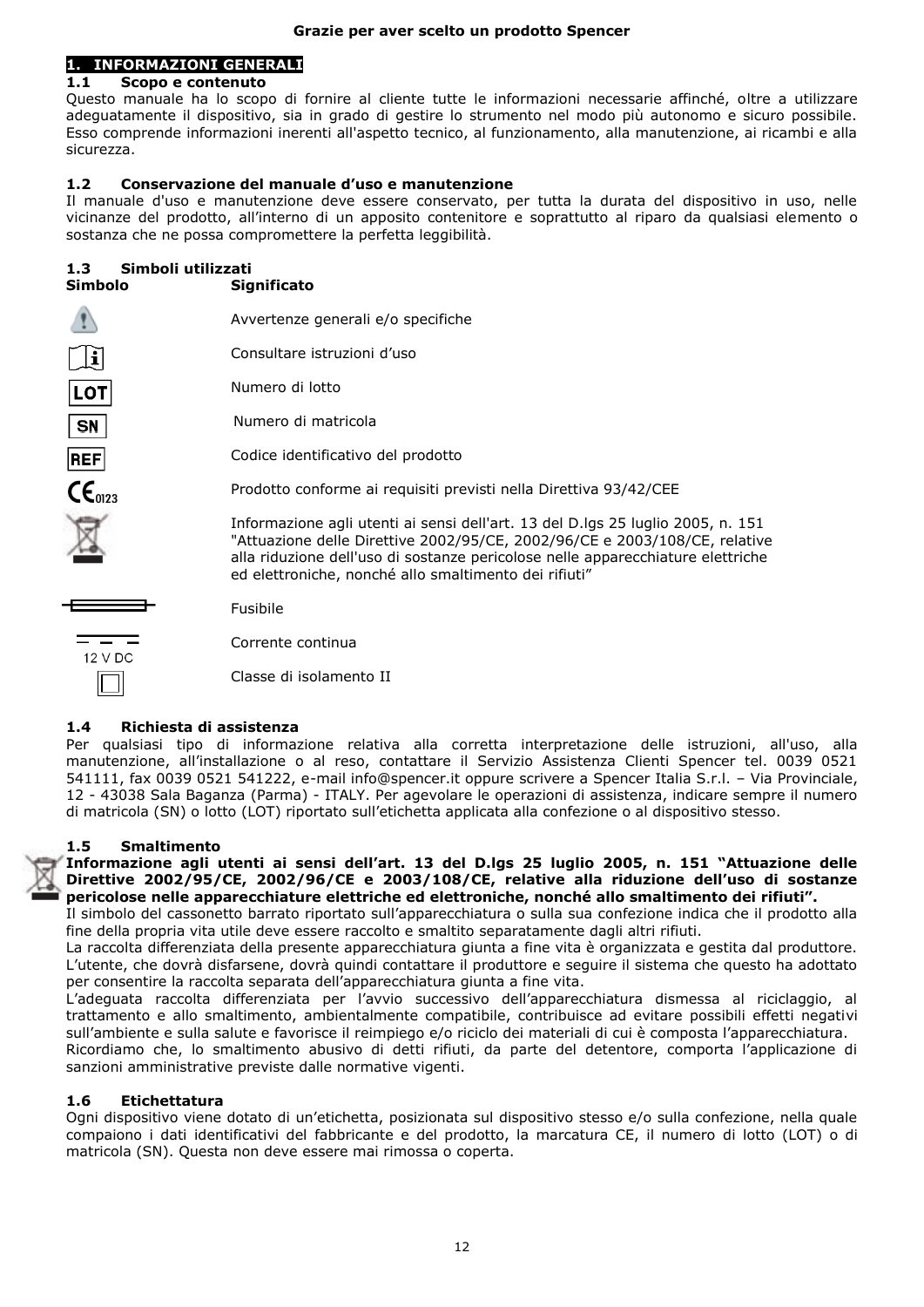## **2. AVVERTENZE**

## **2.1 Avvertenze generali**

- Il prodotto deve essere utilizzato solamente da personale addestrato all'utilizzo di questo dispositivo e non di altri analoghi.
- La formazione deve essere registrata in un apposito registro, dove si specificano i nomi delle persone formate, dei formatori, la data e il luogo. Tale documentazione, che attesterà l'idoneità degli operatori all'utilizzo del dispositivo Spencer, dovrà essere mantenuta almeno per 10 anni dalla fine della vita del dispositivo e dovrà essere messa a disposizione delle autorità competenti e/o del fabbricante, qualora richiesto.
- Spencer Italia S.r.l. si ritiene sempre a disposizione per lo svolgimento di corsi di formazione.
- Prima di effettuare qualsiasi operazione sul dispositivo (come formazione, installazione, impiego), gli operatori devono leggere attentamente le istruzioni contenute nella presente pubblicazione, con particolare attenzione riguardo alle opportune precauzioni per la sicurezza e alle metodologie d'installazione e impiego.
- Nel caso in cui fossero presenti istruzioni d'uso e manutenzione relative a un altro dispositivo, diverso da quello ricevuto, è necessario contattare immediatamente il fabbricante prima di utilizzare il prodotto.
- In caso di dubbi sulla corretta interpretazione delle istruzioni, interpellare Spencer Italia S.r.l. per ottenere i necessari chiarimenti.
- Non consentire a persone non addestrate di aiutare durante l'uso del dispositivo, poiché potrebbero causare lesioni al paziente o a loro stessi.
- Effettuare la prescritta manutenzione e rispettare il tempo di vita medio previsto dal fabbricante nel manuale d'uso e manutenzione.
- Prima di ogni utilizzo verificare sempre l'integrità del dispositivo come specificato nel manuale. In caso di anomalie o danni che possano compromettere la funzionalità e la sicurezza del dispositivo, quindi del paziente e dell'operatore, è necessario togliere immediatamente il dispositivo dal servizio e contattare il fabbricante.
- Nel caso di ravvisato malfunzionamento del dispositivo, è necessario utilizzare immediatamente un prodotto analogo, al fine di garantire la continuità delle operazioni di soccorso.
- È vietato l'impiego del dispositivo per qualsiasi altro utilizzo diverso da quello descritto nel presente manuale.
- Non alterare o modificare arbitrariamente il dispositivo; la modifica potrebbe provocarne il funzionamento imprevedibile e danni al paziente o ai soccorritori.
- Il dispositivo non deve subire alcuna manomissione (modifica, ritocco, aggiunta, riparazione), in caso contrario si declina ogni responsabilità sul funzionamento non corretto o su eventuali danni provocati dal dispositivo stesso; si rendono inoltre nulle la certificazione CE e la garanzia del prodotto.
- Chi modifica o fa modificare oppure riappronta o fa riapprontare dispositivi medici, in modo tale che non servano più allo scopo previsto o non forniscano più la prestazione prevista, deve soddisfare le condizioni valide per la prima immissione in commercio.
- Maneggiare con cura.
- Assicurarsi di aver adottato ogni precauzione al fine di evitare pericoli derivanti dal contatto con sangue o secreti corporei.
- Registrare e conservare insieme a queste istruzioni: lotto, luogo e data di acquisto, data primo utilizzo, data controlli, nome degli utilizzatori e commenti.
- Durante l'utilizzo del dispositivo deve essere garantita l'assistenza di personale qualificato.
- Non lasciare il paziente senza l'assistenza di almeno un operatore quando è in uso il dispositivo medico.
- Non stoccare il dispositivo sotto altri materiali più o meno pesanti, che possano danneggiare la struttura del dispositivo.
- Il prodotto deve essere stoccato in un luogo fresco e asciutto, al riparo dalla luce e non deve essere esposto al sole.
- Stoccare e trasportare il dispositivo con la sua confezione originale.
- Il dispositivo non deve essere esposto, né venire in contatto con fonti termiche di combustione ed agenti infiammabili.
- Posizionare e regolare il dispositivo in modo tale da non ostacolare le operazioni dei soccorritori e l'utilizzo delle apparecchiature di soccorso.
- Attenzione: malgrado tutti gli sforzi, i test di laboratorio, i collaudi, le istruzioni d'uso, le norme non sempre riescono a riprodurre la pratica, per cui i risultati ottenuti nelle reali condizioni di utilizzo del prodotto nell'ambiente naturale possono differire in maniera talvolta anche rilevante. Le migliori istruzioni sono la continua pratica d'uso sotto la supervisione di personale competente e preparato.
- In riferimento al D. Lgs. 24 febbraio 1997, n. 46 emendato col D. Lgs. 25 gennaio 2010, n. 37 Recepimento Direttiva 93/42/CEE e 2007/47/CE, si ricorda che gli operatori pubblici o privati, che nell'esercizio della loro attività rilevano un incidente che coinvolga un dispositivo medico sono tenuti a darne comunicazione al Ministero della Salute, nei termini e con le modalità stabilite con uno o più decreti ministeriali, e al fabbricante. Gli operatori sanitari pubblici o privati sono tenuti a comunicare al fabbricante, ogni altro inconveniente che possa consentire l'adozione delle misure atte a garantire la protezione e la salute dei pazienti e degli utilizzatori.
- Nella qualità di distributore o utilizzatore finale dei prodotti fabbricati e/o commercializzati da Spencer Italia S.r.l. è rigorosamente richiesto di conoscere le disposizioni di legge in vigore nel Paese di destinazione della merce, applicabili ai dispositivi oggetto della fornitura (ivi comprese le normative relative alle specifiche tecniche e/o ai requisiti di sicurezza) e, pertanto, di conoscere gli adempimenti necessari per assicurare la conformità dei medesimi prodotti a tutti i requisiti di legge del territorio.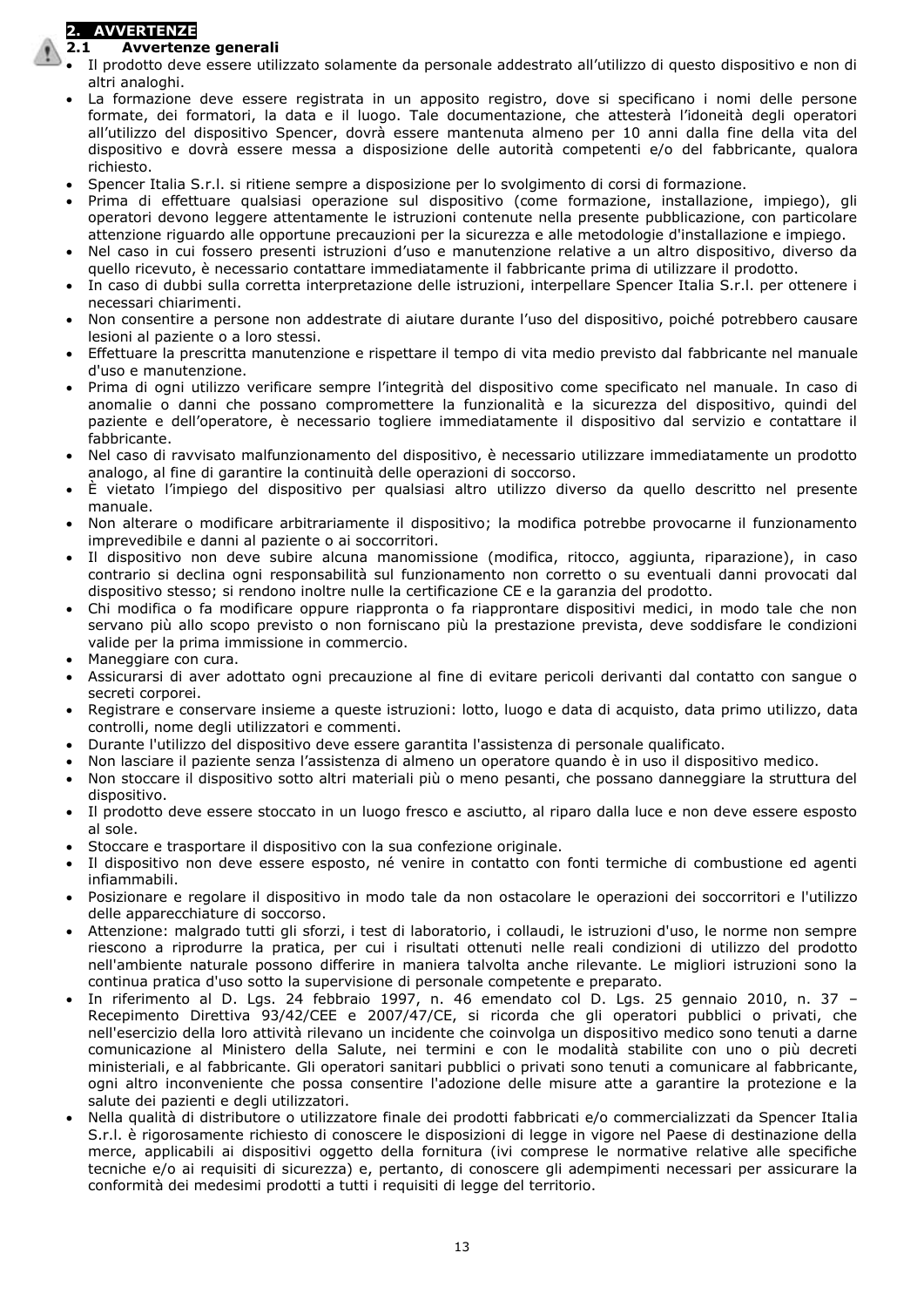- Informare tempestivamente e dettagliatamente Spencer Italia S.r.l. (già in fase di richiesta preventivo) circa eventuali adempimenti a cura del fabbricante necessari per la conformità dei prodotti agli specifici requisiti di legge del territorio (ivi inclusi quelli derivanti da regolamenti e/o disposizioni normative di altra natura).
- Agire, con la debita cura e diligenza, per contribuire a garantire la conformità ai requisiti generali di sicurezza dei dispositivi immessi sul mercato, fornendo agli utilizzatori finali tutte le informazioni necessarie per lo svolgimento delle attività di revisione periodica sui dispositivi in dotazione, esattamente come indicato nel manuale d'uso e manutenzione.
- Partecipare al controllo di sicurezza del prodotto immesso sul mercato, trasmettendo le informazioni concernenti i rischi del prodotto al fabbricante nonché alle autorità competenti per le azioni di rispettiva competenza.
- Fermo quanto sopra, il distributore o utilizzatore finale, assume sin d'ora ogni più ampia responsabilità collegata al mancato adempimento dei sopra indicati incombenti con conseguente obbligo di tenere indenne e/o manlevare Spencer Italia S.r.l. da ogni, eventuale, relativo effetto pregiudizievole.

### **2.2 Avvertenze specifiche**

- Stabilire un programma di manutenzione e controlli periodici, identificando un addetto di riferimento. Il soggetto a cui viene affidata la manutenzione ordinaria del dispositivo deve garantire i requisiti di base previsti dal fabbricante, all'interno delle presenti istruzioni d'uso.
- Tutte le attività di manutenzione e revisione devono essere registrate e documentate con i relativi report di intervento tecnico (vedere Registro Manutenzione) le documentazione dovrà essere mantenuta almeno per 10 anni dal fine vita del dispositivo e dovrà essere messa a disposizione delle Autorità competenti e/o del fabbricante, quando richiesto.
- Utilizzare solo componenti/parti di ricambio e/o accessori originali o approvati da Spencer Italia S.r.l. in modo da effettuare ogni operazione senza causare alterazioni, modifiche al dispositivo; in caso contrario si declina ogni responsabilità sul funzionamento corretto o su eventuali danni provocati dal dispositivo stesso al paziente o all'operatore, invalidandone la garanzia e facendo decadere la conformità alla Direttiva 93/42/CEE Dispositivi Medici.
- Non utilizzare se il dispositivo è eccessivamente usurato.
- Evitare il trascinamento del dispositivo.
- Utilizzare il dispositivo soltanto come descritto in questo manuale d'uso.
- Il prodotto deve essere utilizzato solamente da personale medico.
- Prima di collegare il dispositivo, occorre verificare che l'impianto elettrico del veicolo sanitario sia conforme e compatibile con i componenti di alimentazione dell'Energy.
- La temperatura di regime della sacca (38 °C  $\pm$  4 °C) si raggiunge, alla temperatura ambiente di 18 °C  $\pm$  3 °C, dopo circa 7 minuti dall'inserimento dello spinotto nella presa di alimentazione del mezzo sanitario.
- Il tempo di raggiungimento della temperatura ideale del liquido di infusione dipende dalla temperatura iniziale del liquido di infusione, dalla temperatura esterna, dalla composizione chimica del liquido, dalle caratteristiche del suo contenitore e dal momento in cui il dispositivo viene collegato all'alimentazione del veicolo sanitario.
- La borsa Energy deve essere mantenuta in posizione verticale durante l'utilizzo.
- L'utilizzo del dispositivo in condizioni ambientali e di alimentazione diverse da quelle indicate pregiudica la sicurezza delle operazioni.
- **Energy è una borsa termoregolata per il riscaldamento di infusioni venose e non deve essere assolutamente utilizzata per scaldare sangue e plasma.**
- **Il dispositivo necessita di particolari precauzioni riguardanti l'EMC (compatibilità elettromagnetica) e deve essere messo in servizio in conformità alle informazioni EMC contenute nel seguente manuale.**
- **La presenza di apparecchi di radiocomunicazione portatili e mobili può influenzare il funzionamento del dispositivo.**
- **Il dispositivo può essere utilizzato per un massimo di 48 ore consecutive e non oltre.**

### **2.3 Controindicazioni ed effetti collaterali**

L'utilizzo di questo dispositivo, se effettuato come descritto nel presente manuale d'uso, non presenta particolari controindicazioni o effetti collaterali.

### **3. DESCRIZIONE DEL PRODOTTO**

### **3.1 Destinazione d'uso**

Energy è una borsa termoregolata per il riscaldamento di infusioni. L'utilizzo di questo dispositivo come sistema attivo di riscaldamento è indicato per la prevenzione ed il trattamento dell'ipotermia. Si propone come un contenitore termico ideale per i servizi di medicina d'urgenza, ma può essere utilizzato anche negli ospedali da campo e in montagna. La sua compatezza consente di utilizzarlo sia appeso ai portaflebo delle barelle o in ambulanza, sia all'interno di altri contenitori più capienti.

Consente di mantenere la temperatura dell'infusione ad un livello costante, permettendo il trasporto della sacca stessa al di fuori del veicolo sanitario per un breve periodo.

### **3.2 Componenti principali**

La sacca riscaldante è provvista di tasca anteriore per l'alloggiamento del cavo di alimentazione, finestra anteriore trasparente per il posizionamento del logo, cavo di alimentazione con spinotto, tracolla regolabile.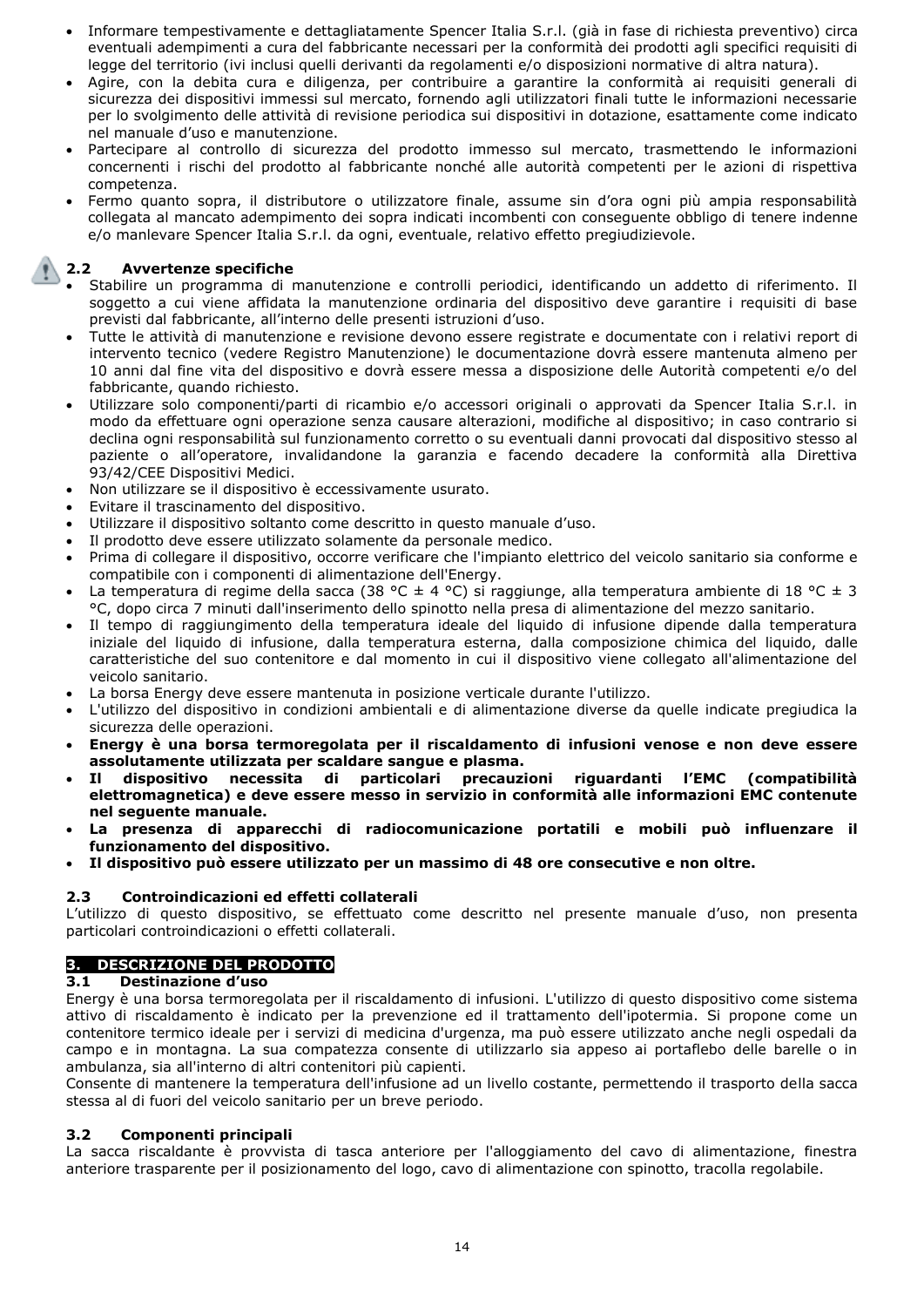### **3.3 Modelli Il modello riportato di seguito può essere soggetto a modifiche, relative a codice e/o descrizione, senza preavviso.**

### IF03030A Energy

### **3.4 Dati tecnici**

| Lunghezza                            | 250 mm                                                                                                                                                                                                                                                                                                                                                                 |
|--------------------------------------|------------------------------------------------------------------------------------------------------------------------------------------------------------------------------------------------------------------------------------------------------------------------------------------------------------------------------------------------------------------------|
| Larghezza                            | 140 mm                                                                                                                                                                                                                                                                                                                                                                 |
| Altezza                              | 330 mm                                                                                                                                                                                                                                                                                                                                                                 |
| Peso                                 | 1,2 kg                                                                                                                                                                                                                                                                                                                                                                 |
| Tessuto e rivestimento esterno       | <b>PVC</b>                                                                                                                                                                                                                                                                                                                                                             |
| Rivestimento interno                 | nylon 210                                                                                                                                                                                                                                                                                                                                                              |
| Tensione di alimentazione            | 12 V DC                                                                                                                                                                                                                                                                                                                                                                |
| Moschettoni interni                  | $n^{\circ}$ 2 in nylon 66                                                                                                                                                                                                                                                                                                                                              |
| Fonte di calore                      | resistenza ultrapiatta in lega metallica                                                                                                                                                                                                                                                                                                                               |
| Potenza nominale                     | 45 W at 12V<br>(una tensione superior potrebbe risultare in maggori assorbimenti)                                                                                                                                                                                                                                                                                      |
| Assorbimento <sup>NOTA</sup>         | 3,75 A                                                                                                                                                                                                                                                                                                                                                                 |
| Fusibile                             | 7,5A lamellare marrone,<br>nella spina accendisigari                                                                                                                                                                                                                                                                                                                   |
| Spina accendisigari                  | <b>DIN ISO 4165</b>                                                                                                                                                                                                                                                                                                                                                    |
| Grado IP                             | IP3x                                                                                                                                                                                                                                                                                                                                                                   |
| Classe di isolamento<br>$\mathbf{N}$ | the contract of the contract of the contract of the contract of the contract of the contract of the contract of<br>$\mathbf{r}$ , and a set of the set of the set of the set of the set of the set of the set of the set of the set of the set of the set of the set of the set of the set of the set of the set of the set of the set of the set of<br>$\blacksquare$ |

NOTA: Per assicurare assorbimenti come descritti nella tabella sopra, l'installatore deve utilizzare uno stabilizzatore di tensione on un output tra 4 e 5A

### **3.5 Standard di riferimento**

| <b>Riferimento</b>                             | Titolo del documento                                                                                                                                                                               |  |  |
|------------------------------------------------|----------------------------------------------------------------------------------------------------------------------------------------------------------------------------------------------------|--|--|
| MDD 93/42/CEE                                  | Direttiva Europea concernente i Dispositivi Medici                                                                                                                                                 |  |  |
| MDD 2007/47/CEE                                | Modifica la Direttiva 90/385/CEE relativa agli impiantabili attivi, direttiva<br>93/42/CEE concernente i dispositivi medici e direttiva 98/8/CE relativi<br>all'immissione sul mercato dei biocidi |  |  |
| Decreto Legislativo 24/02/1997,<br>n. 46       | Attuazione della Direttiva 93/42/CEE, concernente i Dispositivi Medici                                                                                                                             |  |  |
| Decreto Legislativo 25/01/2010,<br>n. 35       | Modifiche ed integrazioni al decreto del 20/02/97 n. 46                                                                                                                                            |  |  |
| <b>UNI EN ISO 14971</b>                        | Applicazione della gestione dei rischi ai dispositivi medici                                                                                                                                       |  |  |
| UNI CEI EN 980                                 | Simboli grafici utilizzati per l'etichettatura dei dispositivi medici                                                                                                                              |  |  |
| UNI CEI EN 1041                                | Informazioni fornite dal fabbricante di dispositivi medici                                                                                                                                         |  |  |
| <b>CEI EN 62366</b>                            | Dispositivi medici - Applicazione dell'ingegneria delle caratteristiche<br>utilizzative ai dispositivi medici                                                                                      |  |  |
| MEDDEV 2.4/1a-b                                | Guideline for the classification of medical devices                                                                                                                                                |  |  |
| CEI EN 60601-1 (CEI 62-5) e<br>norme collegate | Apaarecchi elettromedicali parte 1: Norme generali per la sicurezza                                                                                                                                |  |  |
| CEI EN 60601-1-2 (CEI 62-50)                   | Apparecchi elettromedicali. Parte 1: Prescrizioni generali per la sicurezza.<br>Norma collaterale: Compatibilità elettromagnetica - Prescrizioni e prove                                           |  |  |
| NB-MED 2.5.1 /Rec 5                            | <b>Technical Documentation</b>                                                                                                                                                                     |  |  |
| MEDDEV 2.7.1                                   | Clinical Data                                                                                                                                                                                      |  |  |
| <b>MEDDEV 2.12/1</b>                           | Medical Devices vigilance system                                                                                                                                                                   |  |  |
| <b>UNI EN 14155</b>                            | Valutazione clinica dei dispositivi medici per soggetti umani - Parte 2:<br>Piani di valutazione clinica                                                                                           |  |  |

### **3.6 Condizioni ambientali**

| Temperatura di utilizzo:   | da -20 a +40 °C |
|----------------------------|-----------------|
| Temperatura di stoccaggio: | da -20 a +50 °C |
| Umidità relativa:          | da 30 a 70%     |

### **4. ISTRUZIONI OPERATIVE**

### **4.1 Trasporto e stoccaggio**

Prima di effettuare il trasporto del dispositivo assicurarsi di averlo imballato adeguatamente e di essersi adoperati affinché non sussistano rischi di urti o cadute durante il trasporto stesso. Conservare l'imballo originale per eventuali successivi trasporti e per lo stoccaggio.

Danni al dispositivo causati durante il trasporto e la movimentazione non sono coperti da garanzia. Riparazioni o sostituzioni di parti danneggiate sono a carico del cliente.

Lo stoccaggio del dispositivo deve avvenire in un luogo asciutto, fresco, al riparo dalla luce e dal sole. Non deve entrare in contatto con fonti di combustione ed agenti infiammabili e/o sostanze, agenti chimici, che potrebbero alterarne le caratteristiche di sicurezza.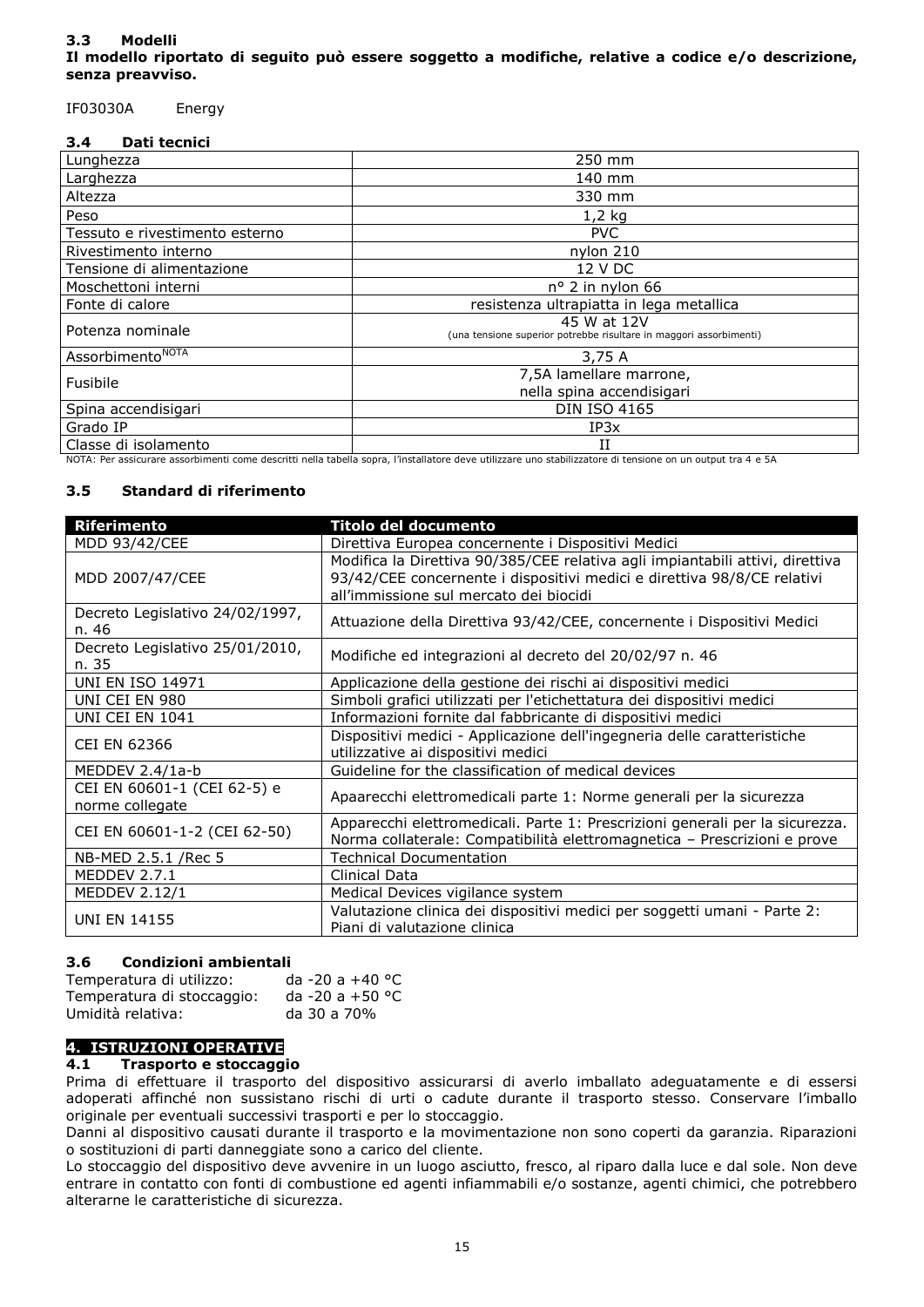### **4.4 Preparazione**

Al ricevimento del prodotto:

- Rimuovere l'imballo e disporre il materiale in modo visibile.
- Controllare che siano presenti tutti i pezzi compresi nella lista di accompagnamento.

Il dispositivo va controllato prima di ogni messa in servizio, in modo da poter rilevare anomalie di funzionamento e/o danni dovuti al trasporto e/o immagazzinamento. In particolare verificare:

- Funzionalità generale del dispositivo
- Stato di pulizia del dispositivo (si ricorda che la mancata esecuzione delle operazioni di pulizia può comportare il rischio di infezioni crociate)
- Assenza di tagli o abrasioni sull'intera struttura
- Integrità componenti (cavo di alimentazione e spinotto di collegamento)
- Collegamento ad una fonte di alimentazione 12 V DC
- Integrità del fusibile
- Integrità dei moschettoni interni
- Funzionamento corretto delle cerniere di chiusura

Se le condizioni riportate sono rispettate, il dispositivo può essere considerato pronto all'uso; in caso contrario è necessario togliere immediatamente il dispositivo dal servizio e contattare il fabbricante.

### **4.5 Funzionamento**

**Ricordarsi di collegare preventivamente lo spinotto del dispositivo all'alimentazione del veicolo sanitario e di considerare che:**

- **Il tempo di raggiungimento della temperatura di regime della sacca (38 °C ± 4 °C) è circa 7 minuti alla temperatura ambiente di 18 °C ± 3 °C.**
- **Il tempo di raggiungimento della temperatura ideale del liquido di infusione dipende dalla temperatura iniziale del liquido di infusione, dalla temperatura esterna, dalla composizione chimica del liquido, dalle caratteristiche del suo contenitore.**
- 1. Disconnettere lo spinotto dalla presa di alimentazione del mezzo sanitario.
- 2. Riavvolgere il cavo e posizionarlo all'interno della sacca anteriore, assicurandosi di chiudere la cerniera.
- 3. Aprire la cerniera della sacca inserendovi il contenitore con il liquido di infusione, fissando il contenitore ai moschettoni.
- 4. Aprire il foro alla base della sacca, facendo passare gli elementi di collegamento nel foro, indirizzandoli verso l'esterno, quindi chiudere il foro facendo combaciare i due elementi asola e uncino.
- 5. Chiudere la cerniera della sacca e operare sul paziente
- 6. Assicurarsi che l'ENERGY sia mantenuto in posizione verticale, controllando che sia vincolato saldamente al mezzo di soccorso ed in posizione tale da evitare urti accidentali.
- 7. Si consiglia l'utilizzo del tubo isolante E-tube (IF03031A) per rivestire il tubo d'uscita della soluzione fisiologica.

**Il dispositivo necessita di particolari precauzioni riguardanti l'EMC (compatibilità elettromagnetica) e deve essere messo in servizio in conformità alle informazioni EMC contenute nel seguente manuale.**

**La presenza di apparecchi di radiocomunicazione portatili e mobili può influenzare il funzionamento del dispositivo.**

**Avvertenza: Dispositivi RF possono causare un funzionamento improprio del dispositivo (errata regolazione della temperatura). Non utilizzare dispositivi RF a meno di 30cm dall'apperecchio o sue parti.**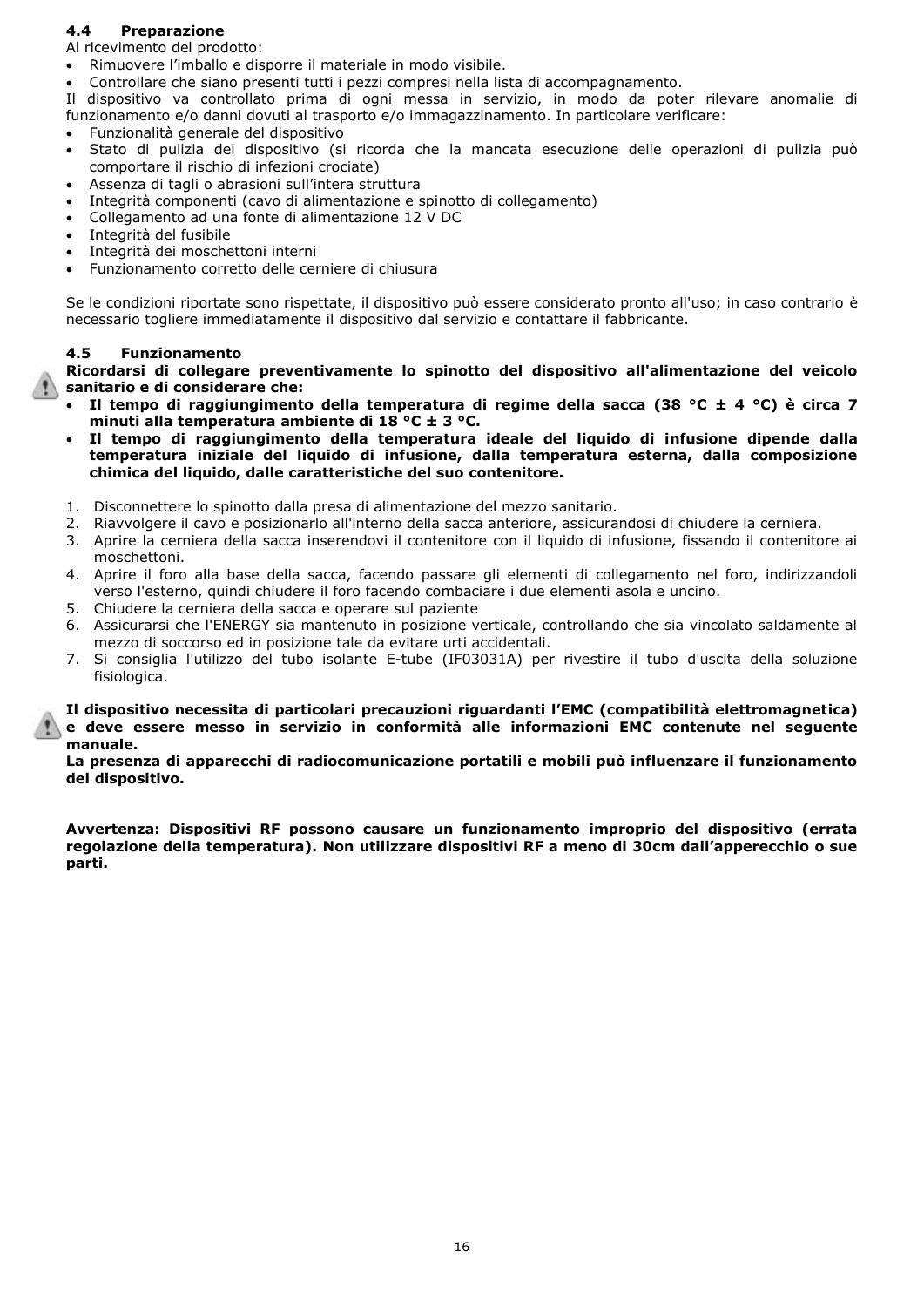| Guida e dichiarazione del costruttore                                                                                                                   |            |                                                                                                                                                                                                                                                   |  |
|---------------------------------------------------------------------------------------------------------------------------------------------------------|------------|---------------------------------------------------------------------------------------------------------------------------------------------------------------------------------------------------------------------------------------------------|--|
| Energy è previsto per funzionare nell'ambiente elettromagnetico sotto specificato. Il cliente o l'utilizzatore del Energy deve garantire che esso venga |            |                                                                                                                                                                                                                                                   |  |
| impiegato in tale ambiente elettromagnetico.                                                                                                            |            |                                                                                                                                                                                                                                                   |  |
| Prova di EMISSIONE                                                                                                                                      | Conformità | Guida all'ambiente elettromagnetico                                                                                                                                                                                                               |  |
| Emissioni in RF CISPR 11                                                                                                                                | Gruppo 1   | Il Energy utilizza energia a RF solo per il proprio<br>funzionamento interno. Di conseguenza le sue<br>emissioni RF sono molto basse e, verosimilmente,<br>non provoca alcuna interferenza negli apparecchi<br>elettronici posti nelle vicinanze. |  |
| Emissioni a RF CISPR 11                                                                                                                                 | Classe B   | Il Energy è adatto per l'uso in tutti gli ambienti,                                                                                                                                                                                               |  |
| Emissioni armoniche IEC 61000-3-2                                                                                                                       |            | compresi quelli domestici e quelli collegati                                                                                                                                                                                                      |  |
| Emissioni a seguito di fluttuazioni della<br>tensione/flicker IEC 6100-3-3                                                                              | Conforme   | direttamente ad un'alimentazione di rete pubblica<br>a bassa tensione che alimenta edifici utilizzati per<br>scopi domestici.                                                                                                                     |  |

| Guida e dichiarazione del costruttore                                                                                                                                                               |                                                                                                                                                           |                                                                                                                                                                                                                                                                                      |  |
|-----------------------------------------------------------------------------------------------------------------------------------------------------------------------------------------------------|-----------------------------------------------------------------------------------------------------------------------------------------------------------|--------------------------------------------------------------------------------------------------------------------------------------------------------------------------------------------------------------------------------------------------------------------------------------|--|
| Il Energy è previsto per funzionare nell'ambiente elettromagnetico sotto specificato. Il cliente o l'utilizzatore del Energy deve garantire che l'apparecchio<br>venga utilizzato in tale ambiente. |                                                                                                                                                           |                                                                                                                                                                                                                                                                                      |  |
| Prova di IMMUNITA'                                                                                                                                                                                  | Livello di conformità                                                                                                                                     | Guida all'ambiente elettromagnetico                                                                                                                                                                                                                                                  |  |
| Scariche elettrostatiche (ESD)<br>IEC 61000-4-2                                                                                                                                                     | $± 8kV a$ contatto<br>$±$ 2 kV, $±$ 4 kV, $±$ 8 kV, $±$ 15 kV in aria                                                                                     | I pavimenti dovrebbero essere in legno, cemento o<br>ceramica. Se i pavimento sono ricoperti di materiale<br>sintetico, l'umidità relativa dovrebbe essere al massimo<br>il 30%                                                                                                      |  |
| Transitori/Sequenza di impulsi elettrici<br>rapidi<br>IEC 61000-4-4                                                                                                                                 | ± 2kV alimentazione<br>± 1kV per le line di ingresso/uscita                                                                                               | La qualità della tensione di rete<br>dovrebbe essere quella di un tipico<br>ambiente commerciale o ospedaliero                                                                                                                                                                       |  |
| Sovratensioni<br>IEC 61000-4-5                                                                                                                                                                      | ± 0.5, 1kV modo differenziale<br>0.5, 1, 2kV tra fase(i) e terra                                                                                          | La qualità della tensione di rete<br>dovrebbe essere quella di un tipico<br>ambiente commerciale o ospedaliero.                                                                                                                                                                      |  |
| Cadute di tensione<br>IEC 61000-4-11                                                                                                                                                                | 0 % UT; 0,5 cicli a 0°, 0°, 45°, 90°, 135°, 180°, 225°,<br>270° e 315°<br>0% UT 1 ciclo e 70% UT 25/30 cicli (25 a 50Hz e 30<br>a $60Hz$<br>Monofase a 0° | La qualità della tensione di rete di<br>dovrebbe essere quella di un tipico<br>ambiente commerciale o ospedaliero.<br>Se l'utilizzatore del Energy, richiede un<br>funzionamento continuo anche durante<br>l'interruzione dell'alimentazione di rete, si<br>raccomanda di alimentare |  |
| Interruzioni della tesnione<br>IEC 61000-4-11                                                                                                                                                       | 0% UT; 250/300 cicli                                                                                                                                      | il Energy con un gruppo di continuità o con batterie                                                                                                                                                                                                                                 |  |
| Campo magnetico alla frequenza di rete<br>$(50-60$ Hz)<br>IEC 61000-4-8                                                                                                                             | 30 A/m                                                                                                                                                    | Il campo magnetico dovrebbe essere quello tipico di un<br>ambiente commerciale o ospedale.                                                                                                                                                                                           |  |
| Nota UT è il valore della tensione di alimentazione                                                                                                                                                 |                                                                                                                                                           |                                                                                                                                                                                                                                                                                      |  |

| Guida e dichiarazione del costruttore                                                                                                                               |                                      |                                                                                                                                                                                                                                                                                                                                                                                                                                                                                                                  |  |
|---------------------------------------------------------------------------------------------------------------------------------------------------------------------|--------------------------------------|------------------------------------------------------------------------------------------------------------------------------------------------------------------------------------------------------------------------------------------------------------------------------------------------------------------------------------------------------------------------------------------------------------------------------------------------------------------------------------------------------------------|--|
| Il Energy è utilizzabile nell'ambiente elettromagnetico di seguito specificato. Il cliente e/o l'utente del Energy deve assicurarsi che l'apparecchi sia utilizzato |                                      |                                                                                                                                                                                                                                                                                                                                                                                                                                                                                                                  |  |
|                                                                                                                                                                     |                                      | in tale ambiente.                                                                                                                                                                                                                                                                                                                                                                                                                                                                                                |  |
| Prova di IMMUNITA'                                                                                                                                                  | Livello di conformità                | Guida all'ambiente elettromagnetico                                                                                                                                                                                                                                                                                                                                                                                                                                                                              |  |
| RF condotta                                                                                                                                                         | 6V<br>150kHz to 80MHz in bande ISM e | Gli apparecchi di comunicazione a RF portatili mobili non dovrebbero essere usati più<br>vicino a nessuna parte del Energy, compresi i cavi, della distanza di separazione<br>raccomandata, calcolata tramite l'equazione applicabile alla frequenza del trasmettitore.<br>Distanza di separazione raccomandata<br>$d = 0.583x\sqrt{P}$                                                                                                                                                                          |  |
| IEC 61000-4-6                                                                                                                                                       | amatoriali                           |                                                                                                                                                                                                                                                                                                                                                                                                                                                                                                                  |  |
|                                                                                                                                                                     | 80% AM a 1khz                        | $d = 1.2 x\sqrt{P}$<br>da 80Mhz a 800MHz<br>$d = 2.3 x\sqrt{P}$ da 800Mhz a 2.7 GHz                                                                                                                                                                                                                                                                                                                                                                                                                              |  |
| Immunità irradiate CEI<br>EN 61000-4-3                                                                                                                              | 10 V/m<br>80MHz to 2.7 Ghz           | dove P è la potenza massima nominale d'uscita del trasmettitore, in watt (W), secondo il<br>fabbricante del trasmettitore e d è la distanza di separazione raccomandata, in matri $(m)^6$ .<br>Le intensità di campo dei trasmettitori a RF fissi, determinate da<br>un'indagine del sito <sup>c</sup> dovrebbero essere minori del livello di conformità<br>per ciascun intervallo di frequenza <sup>d</sup> Si può verificare interferenza in<br>prossimità di apparecchi contrassegnati dal seguente simbolo: |  |

NOTA 1 A 80 MHz e 800 MHz si applica la distanza di esposizione per l'intervallo di frequenza più alto.

NOTA 2 Queste linee guida potrebbero non applicarsi in tutte le situazioni. La propagazione elettromagnetica è

influenzata dall'assorbimento e dalla riflessione di strutture, oggetti e persone.

<sup>a</sup> Le bande di frequenza ISM (industriali, scientifiche e medicali) fra i 150 kHz ed 80 MHz vanno da 6, 765 MHz a 6,795 MHz; da 13,553 MHz a 13,567 MHz; da 26,957 MHz a 27,283 MHz; e da 40,66 MHz a 40,70 MHz.

b I livelli di conformità nelle bande di frequenza ISM fra i 150 kHz e gli 80 MHz e nell'intervallo di frequenza da 80 MHz a 2,5 GHz sono intesi a diminuire la probabilità che un apparecchio di comunicazione mobile/portatile possa produrre interferenze se esso viene inavvertitamente portato entro l'area del paziente. Per questo motivo viene usato un fattore addizionale di 10/3 nel calcolare la distanza di separazione raccomandata per i trasmettitori in tali intervalli di frequenza.

<sup>c</sup>Le intensità di campo per trasmettitori fissi, come le stazioni base per radiotelefoni (cellulari/cordless) e radiomobili terrestri, apparecchi per radioamatori, trasmettitori radio in AM e FM e trasmettitori TV non possono essere previste teoreticamente con precisione. Per valutare un ambiente elettromagnetico causato da trasmettitori RF fissi, si dovrebbe considerare un'indagine elettromagnetica sul sito. Se l'intensità di campo misurata nel luogo in cui si utilizza il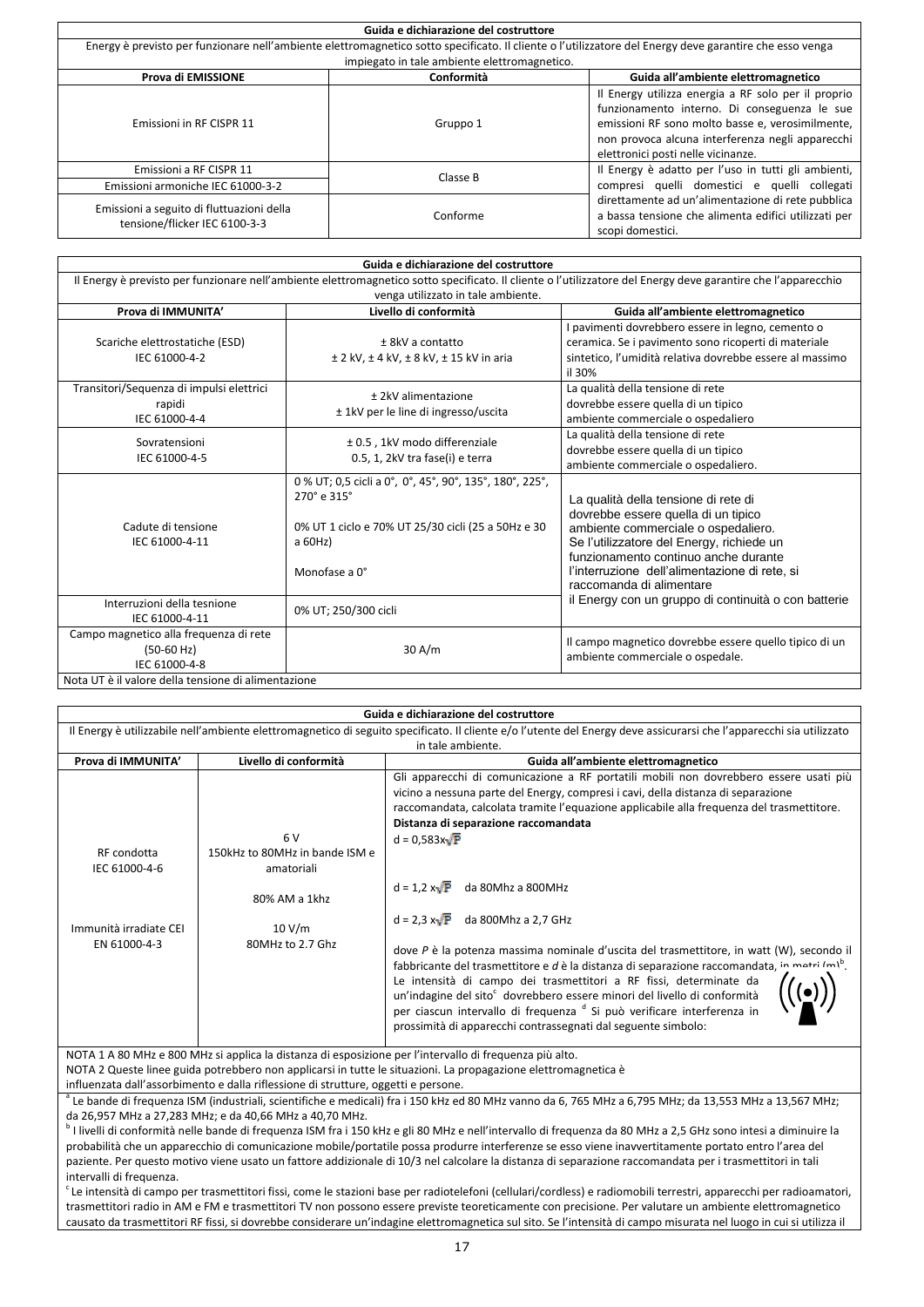Energy supera il livello di conformità applicabile di cui sopra, si dovrebbe porre sotto osservazione il funzionamento del Energy. Se si notano prestazioni anormali, possono essere necessarie misure aggiuntive, come un diverso orientamento o posizione del Energy . d L'intensità di campo nell'intervallo di frequenze da 150 kHz a 80 MHz dovrebbe essere minore di [*V*1] V/m.

**Distanze di separazione raccomandate tra apparecchi di radiocomunicazione portatili e mobili e il Energy.** Il Energy è previsto per funzionare in un ambiente elettromagnetico in cui sono sotto controllo i disturbi irradiati a RF. Il cliente o l'utilizzatore del Energy possono contribuire a prevenire le interferenze elettromagnetiche assicurando una distanza minima fra gli apparecchi di comunicazione mobili e portatili a RF (trasmettitori) e il Energy, come sotto raccomandato, in relazione alla potenza di uscita massima degli apparecchi di radiocomunicazione. **Potenza d'uscita massima nominale del trasmettitore Distanze di separazione in base alla frequenza del trasmettitore (m)** Da 150 kHz a 80 Mhz All'interno e al di fuori delle bande ISM  $d = 0,583x\sqrt{P}$ <br>0.058 Da 80 Mhz a 800 Mhz  $\frac{d = 1,2x\sqrt{P}}{0,12}$ Da 800 Mhz a 2,7 Ghz  $\frac{d = 2,3x\sqrt{P}}{0.23}$  $0.01$  0.058 0,12 0.23  $0.1$  0.184 0.38 0.73 1 1 0.583 1,2 2.3 10 10 1.844  $\frac{1}{8}$  1.844  $\frac{1}{8}$  3,8  $\frac{1}{3}$  7,3

 $100$  5.83 12 23 Per i trasmettitori specificati per una potenza massima di uscita non riportata sopra, la distanza di separazione raccomandata d, in metri (m) può essere calcolata usando l'equazione applicabile alla frequenza del trasmettitore, ove P è la potenza massima nominale di uscita del trasmettitore in watt (W) secondo il fabbricante del trasmettitore.

NOTA 1 A 80 MHz e 800 MHz si applica la distanza di separazione per l'intervallo di frequenza più alto.

NOTA 2 Le bande di frequenza ISM (industriali, scientifiche e medicali) fra 150 kHz e 80 MHz vanno da 6,765 MHz a 6,795 MHz; da 13,553 MHz a 13,567 MHz; da 26,957 MHz a 27,283 MHz; e da 40,66 MHz a 40,70 MHz.

NOTA 3 Viene usato un fattore addizionale di 10/3 per calcolare la distanza di separazione raccomandata per i trasmettitori nella banda di frequenza ISM da 150 kHz e 80 MHz e nell'intervallo di frequenza da 80 MHz a 2,5 GHz, per diminuire la probabilità che un apparecchio di comunicazione mobile e portatile possa produrre interferenze se esso viene inavvertitamente portato entro l'area del paziente.

NOTA 4 Queste linee guida potrebbero non applicarsi in tutte le situazioni. La propagazione elettromagnetica è influenzata dall'assorbimento e dalla riflessione di strutture, oggetti e persone.

| Guida e dichiarazione del costruttore                                                                    |                                          |                           |
|----------------------------------------------------------------------------------------------------------|------------------------------------------|---------------------------|
| Immunità in prossimità di campi RF di dispositivi di comunicazione wireless                              |                                          |                           |
| Frequenza di test (MHz)                                                                                  | Modulazione                              | Livello di immunità (V/m) |
| 385                                                                                                      | Pulse modulation <sup>(1)</sup> at 18Hz  | 27                        |
| 450                                                                                                      | $FM(2) ±5Hz$ deviation 1kHz sine         | 28                        |
| 710                                                                                                      | Pulse modulation <sup>(1)</sup> at 217Hz | 9                         |
| 745                                                                                                      | Pulse modulation <sup>(1)</sup> at 217Hz | 9                         |
| 780                                                                                                      | Pulse modulation <sup>(1)</sup> at 217Hz | 9                         |
| 810                                                                                                      | Pulse modulation <sup>(1)</sup> at 18Hz  | 28                        |
| 870                                                                                                      | Pulse modulation <sup>(1)</sup> at 18Hz  | 28                        |
| 930                                                                                                      | Pulse modulation <sup>(1)</sup> at 18Hz  | 28                        |
| 1720                                                                                                     | Pulse modulation <sup>(1)</sup> at 217Hz | 28                        |
| 1845                                                                                                     | Pulse modulation <sup>(1)</sup> at 217Hz | 28                        |
| 1970                                                                                                     | Pulse modulation <sup>(1)</sup> at 217Hz | 28                        |
| 2450                                                                                                     | Pulse modulation <sup>(1)</sup> at 217Hz | 28                        |
| 5240                                                                                                     | Pulse modulation <sup>(1)</sup> at 217Hz | 9                         |
| 5500                                                                                                     | Pulse modulation <sup>(1)</sup> at 217Hz | 9                         |
| 5785                                                                                                     | Pulse modulation <sup>(1)</sup> at 217Hz | 9                         |
| The carrier shall be modulated using a 50 % duty cycle square wave signal.                               |                                          |                           |
| As an alternative to FM modulation, 50 % pulse modulation at 18 Hz may be used because while it does not |                                          |                           |

represent actual modulation, it would be worst case.

### **4.4 Tabella gestione guasti**

| <b>PROBLEMA</b>        | <b>CAUSA</b>                                                                          | <b>RIMEDIO</b>                                                                                                                                                                                                   |
|------------------------|---------------------------------------------------------------------------------------|------------------------------------------------------------------------------------------------------------------------------------------------------------------------------------------------------------------|
| L'Energy non si scalda | Energy                                                                                | Incompatibilità tra impianto di Verificare che l'impianto di alimentazione del<br>alimentazione del mezzo ed mezzo di soccorso sia conforme e compatibile con<br>l'Energy                                        |
|                        | di<br>Assenza<br>contatto<br>12 V DC del mezzo                                        | tra   Assicurarsi che gli elementi metallici dello spinotto<br>spinotto e sede alimentazione vengano in contatto con la sede di alimentazione<br>del mezzo                                                       |
|                        | Interruzione della corrente tra<br>di<br><b>SOCCOLSO</b><br>mezzo<br>e<br>dispositivo | Verificare (a collegamento interrotto) l'integrità del<br>filo di alimentazione. Qualora risultasse<br>danneggiato, mettere il dispositivo fuori servizio e<br>contattare il Servizio Assistenza Clienti Spencer |
|                        | Esaurimento della batteria del<br>veicolo sanitario                                   | Verificare lo stato di carica dell'impianto di<br>alimentazione del<br>mezzo di<br><b>SOCCOLSO</b><br>$\epsilon$<br>se<br>necessario ricaricare lo stesso                                                        |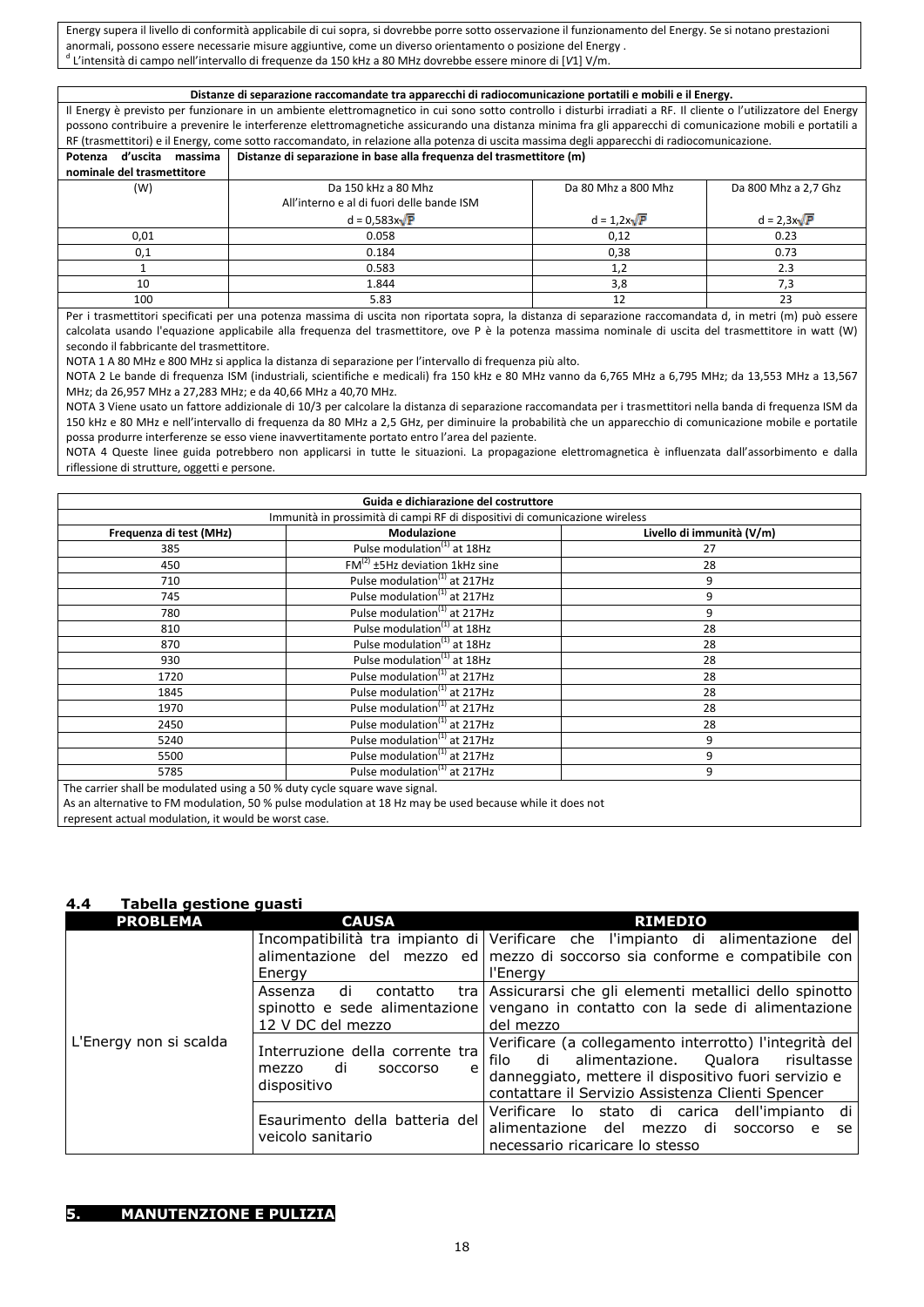### **5.1 Pulizia**

La mancata esecuzione delle operazioni di pulizia può comportare il rischio di infezioni crociate dovute alla presenza di secreti e/o residui.

**Durante tutte le operazioni di controllo e igienizzazione l'operatore deve indossare adeguati dispositivi di protezione individuali, quali guanti, occhiali, ecc.**

Prima di effettuare qualsiasi operazione di pulizia sul dispositivo, assicurarsi che le parti elettriche (cavo, spinotto) siano adeguatamente protette. Per una corretta conservazione, eseguire periodicamente le seguenti operazioni:

pulire le parti interne ed esterne dell'Energy utilizzando un panno pulito ed un qualunque disinfettante tra quelli reperibili in commercio (battericida-germicida); con un panno umido rimuovere i residui di disinfettante e lasciare asciugare perfettamente prima di riporlo. L'asciugatura dopo il lavaggio oppure dopo l'utilizzo in ambiente umido deve essere naturale e non forzata; non utilizzare fiamme o altre fonti di calore diretto.

### **5.2 Manutenzione**

### **5.2.1 Manutenzione ordinaria**

Il soggetto a cui viene affidata la manutenzione ordinaria del dispositivo deve garantire i seguenti requisiti di base:

- Conoscenza tecnica del dispositivo, delle operazioni di manutenzione periodica stabilite in queste istruzioni.
- Utilizzo per le operazioni di manutenzione di personale tecnico in possesso di specifiche qualifiche, addestramento e formazione sul dispositivo in oggetto.
- Utilizzo di materiali di componenti/parti di ricambio/accessori originali o approvati dal fornitore, in modo da effettuare ogni operazione senza causare alterazioni, modifiche al dispositivo.
- Possesso di sistemi di controllo e verifica delle operazioni svolte sul dispositivo.
- Assicurare il pieno rispetto delle prescrizioni della Direttiva 93/42/CEE anche in ordine agli obblighi verso il fabbricante per consentire a quest'ultimo la sorveglianza post-vendita e la rintracciabilità in ogni momento dei dispositivi.

**Durante tutte le operazioni di controllo, manutenzione ed igienizzazione l'operatore deve indossare adeguati dispositivi di protezione individuali, quali guanti, occhiali, etc.**

- I controlli da effettuare prima e dopo ogni messa in servizio, ed almeno ogni 3 mesi, sono i seguenti:
- Funzionalità generale del dispositivo (per effettuare questa verifica occorre inserire lo spinotto del dispositivo nella sede di alimentazione del veicolo di soccorso; trascorsi 3 minuti circa, si deve controllare con una mano che la parte interna del dispositivo indichi un aumento di temperatura)
- Stato di pulizia del dispositivo (si ricorda che la mancata esecuzione delle operazioni di pulizia può comportare il rischio di infezioni crociate)
- Assenza di tagli o abrasioni sull'intera struttura
- Integrità componenti (cavo di alimentazione e spinotto di collegamento)
- Collegamento ad una fonte di alimentazione 12 V DC
- Integrità del fusibile
- Integrità dei moschettoni interni
- Funzionamento corretto delle cerniere di chiusura

La frequenza dei controlli è determinata da fattori quali le prescrizioni di legge, il tipo di utilizzo, la frequenza di utilizzo, le condizioni ambientali durante l'uso e lo stoccaggio. Si ricorda che è necessario effettuare la pulizia descritta al paragrafo 5.1 e la verifica della funzionalità prima e dopo ogni utilizzo. Spencer Italia S.r.l. declina ogni responsabilità sul funzionamento corretto o su eventuali danni provocati al paziente o all'operatore dall'utilizzo di dispositivi non soggetti a manutenzione ordinaria, invalidandone la garanzia e facendo decadere la conformità alla Direttiva 93/42/CEE Dispositivi Medici.

Utilizzare solo componenti/parti di ricambio e/o accessori originali o approvati da Spencer Italia S.r.l., in modo da effettuare ogni operazione senza causare alterazioni, modifiche al dispositivo; in caso contrario si declina ogni responsabilità sul funzionamento corretto o su eventuali danni provocati dal dispositivo stesso al paziente o all'operatore, invalidandone la garanzia e facendo decadere la conformità alla Direttiva 93/42/CEE Dispositivi Medici.